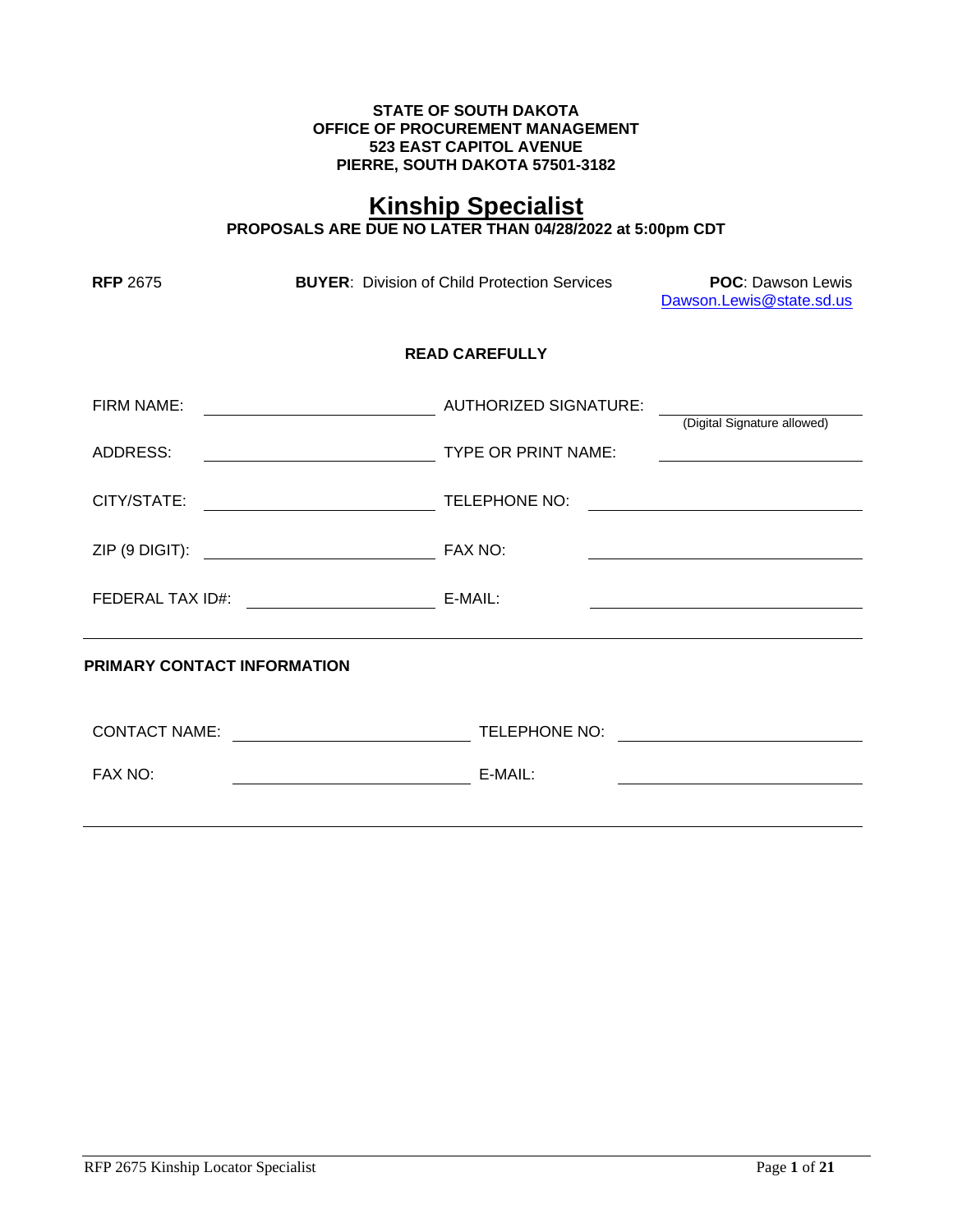### **1.0 GENERAL INFORMATION**

## **1.1 PURPOSE OF REQUEST FOR PROPOSAL (RFP)**

Child Protection Services' (CPS) goal is to keep children safe in their homes. When this is not possible, children may need a temporary placement, such as with a relative, until they can safely return home. Child Protection Services may also utilize a person, whom the child or parent has an emotional tie or bond, that is outside of their kinship family. These connections are known as a fictive kinship relationship. Children have the right to be placed in homes known to them whenever possible; therefore, kinship locators are needed to assist in searching for relatives and lifelong connections for children. The purpose of the request for proposal is to select an Offeror(s) to work with CPS in Region 5 (service area covered by the Aberdeen, Huron, Watertown and Brookings offices) and Region 7 (service area covered by the Mitchell, Lake Andes, Yankton and Vermillion Offices) to locate and engage relatives and fictive kinship relationships to determine their interest in becoming a placement resource and/or developing connections for children in custody.

## **1.2 ISSUING OFFICE AND RFP REFERENCE NUMBER**

The Department of Social Services is the issuing office for this document and all subsequent addenda relating to it, on behalf of the State of South Dakota, Division of Child Protection Services. The reference number for the transaction is RFP 2675. Refer to this number on all proposals, correspondence, and documentation relating to the RFP.

Please refer to the Department of Social Services website link <http://dss.sd.gov/keyresources/rfp.aspx> for the RFP, any related questions/answers, changes to schedule of activities, amendments, etc.

## **1.3 LETTER OF INTENT**

All interested offerors are requested to submit a non-binding **Letter of Intent** to respond to this RFP. While preferred, a Letter of Intent is not mandatory to submit a proposal.

The letter of intent must be received by email in the Department of Social Services by no later than 03-17-2022 and must be addressed to Dawson Lewis at Dawson.Lewis@state.sd.us. Place the following, exactly as written, in the subject line of your email: **Letter of Intent for RFP 2675.** Be sure to reference the RFP number in any attached letter or document.

## **1.4 SCHEDULE OF ACTIVITIES (SUBJECT TO CHANGE)**

| <b>RFP Publication</b>                          | 03-03-2022                  |
|-------------------------------------------------|-----------------------------|
| Letter of Intent to Respond Due                 | 03-17-2022                  |
| Deadline for Submission of Written Inquiries    | 03-17-2022                  |
| <b>Responses to Offeror Questions</b>           | 03-31-2022                  |
| Secured File Transfer Protocol Folder Request   | 04-21-2022                  |
| Proposal Submission                             | 04-28-2022 at 5:00pm CDT    |
| Proposal Revisions (if required)                | To Be Announced (if needed) |
| Anticipated Award Decision/Contract Negotiation | 05-26-2022                  |

## **1.5 SUBMITTING YOUR PROPOSAL**

All proposals must be completed and received by the Department of Social Services by the date and time indicated in the Schedule of Activities. Proposals received after the deadline will be late and ineligible for consideration. Proposals maybe submitted as PDFs via Secured File Transfer Protocol (SFTP).

Offerors must request an SFTP folder no later than 04-21-2022, by emailing Dawson Lewis at the email indicated on page one. The subject line should be "RFP 2675 SFTP Request". The email should contain the name and the email of the person who will be responsible for uploaded the document(s).

Please note, offeror will need to work with agency's own technical support staff to set up an SFTP compatible software on offeror's end. While the State of South Dakota can answer questions,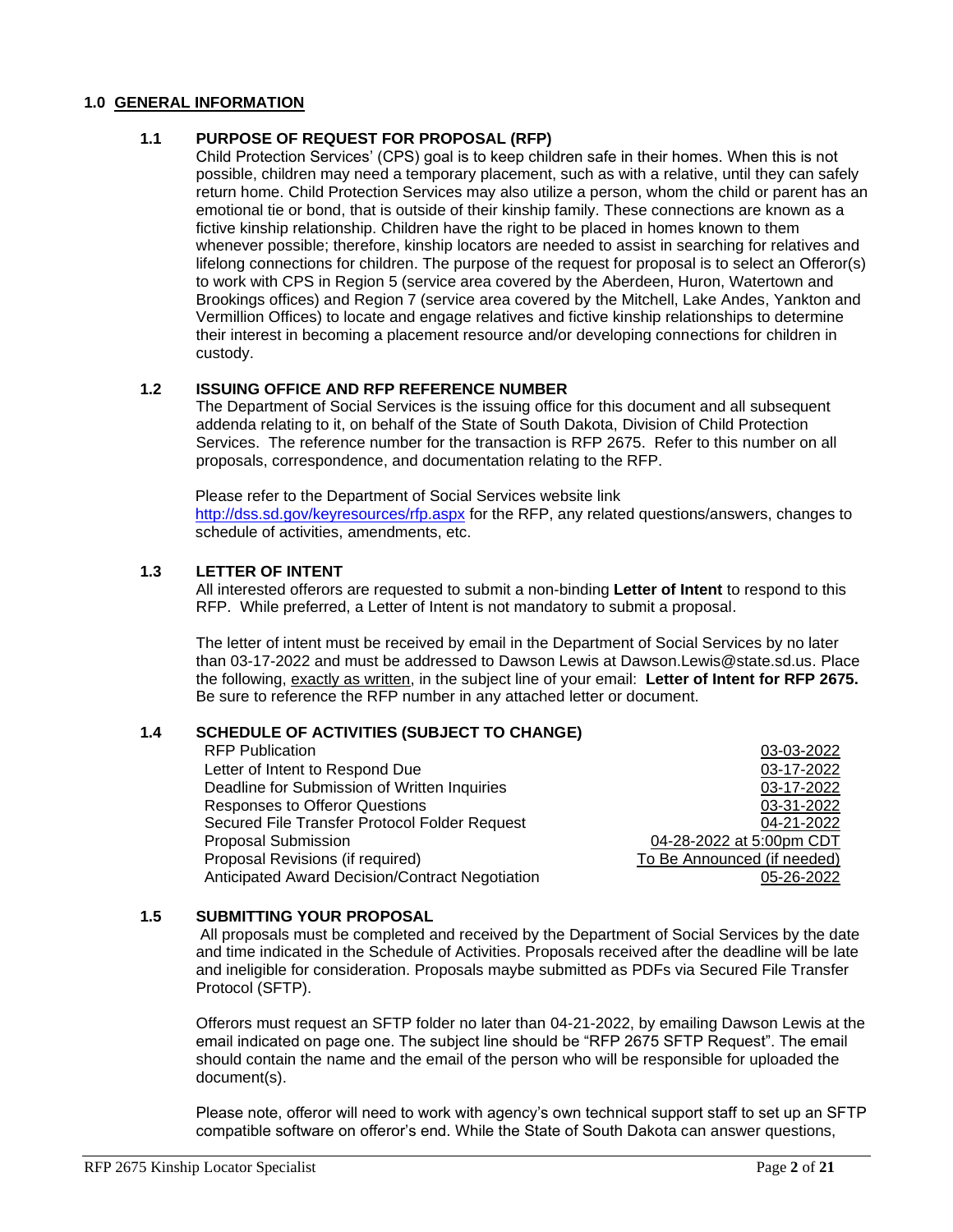State of South Dakota is not responsible for the software required. No proposal may be accepted from, or any contract or purchase order awarded to any person, firm or corporation that is in arrears upon any obligations to the State of South Dakota, or that otherwise may be deemed irresponsible or unreliable by the State of South Dakota.

#### **1.6 CERTIFICATION REGARDING DEBARMENT, SUSPENSION, INELIGIBILITY AND VOLUNTARY EXCLUSION – LOWER TIER COVERED TRANSACTIONS**

By signing and submitting this proposal, the offeror certifies that neither it nor its principals is presently debarred, suspended, proposed for debarment, declared ineligible, or voluntarily excluded from participation, by any Federal department or agency, from transactions involving the use of Federal funds. Where the offeror is unable to certify to any of the statements in this certification, the bidder shall attach an explanation to their offer.

## **1.7 NON-DISCRIMINATION STATEMENT**

The State of South Dakota requires that all contractors, vendors, and suppliers doing business with any State agency, department, or institution, provide a statement of non-discrimination. By signing and submitting their proposal, the offeror certifies they do not discriminate in their employment practices with regard to race, color, creed, religion, age, sex, ancestry, national origin or disability.

## **1.8 RESTRICTION OF BOYCOTT OF ISRAEL**

For contractors, vendors, suppliers, or subcontractors with five (5) or more employees who enter into a contract with the State of South Dakota that involves the expenditure of one hundred thousand dollars (\$100,000) or more, by submitting a response to this solicitation or agreeing to contract with the State, the bidder or offeror certifies and agrees that the following information is correct:

The bidder or offeror, in preparing its response or offer or in considering proposals submitted from qualified, potential vendors, suppliers, and subcontractors, or in the solicitation, selection, or commercial treatment of any vendor, supplier, or subcontractor, has not refused to transact business activities, has not terminated business activities, and has not taken other similar actions intended to limit its commercial relations, related to the subject matter of the bid or offer, with a person or entity on the basis of Israeli national origin, or residence or incorporation in Israel or its territories, with the specific intent to accomplish a boycott or divestment of Israel in a discriminatory manner. It is understood and agreed that, if this certification is false, such false certification will constitute grounds for the State to reject the bid or response submitted by the bidder or offeror on this project and terminate any contract awarded based on the bid or response. The successful bidder or offeror further agrees to provide immediate written notice to the contracting executive branch agency if during the term of the contract it no longer complies with this certification and agrees such noncompliance may be grounds for contract termination.

## **1.9 MODIFICATION OR WITHDRAWAL OF PROPOSALS**

Proposals may be modified or withdrawn by the offeror prior to the established due date and time.

No oral, telephonic, telegraphic or facsimile responses or modifications to informal, formal bids, or Request for Proposals will be considered unless previously approved.

## **1.10 OFFEROR INQUIRIES**

Offerors may email inquiries concerning this RFP to obtain clarification of requirements. No inquiries will be accepted after 03-17-2022. Email inquiries must be sent to Dawson.Lewis@state.sd.us with the following wording, exactly as written, in the subject line: **RFP 2675 Questions**.

The Department of Social Services (DSS) will respond to offerors' inquiries by posting offeror aggregated questions and Department responses on the DSS website at <http://dss.sd.gov/keyresources/rfp.aspx> no later than 03-31-2022. For expediency, DSS may combine similar questions. Offerors may not rely on any other statements, either of a written or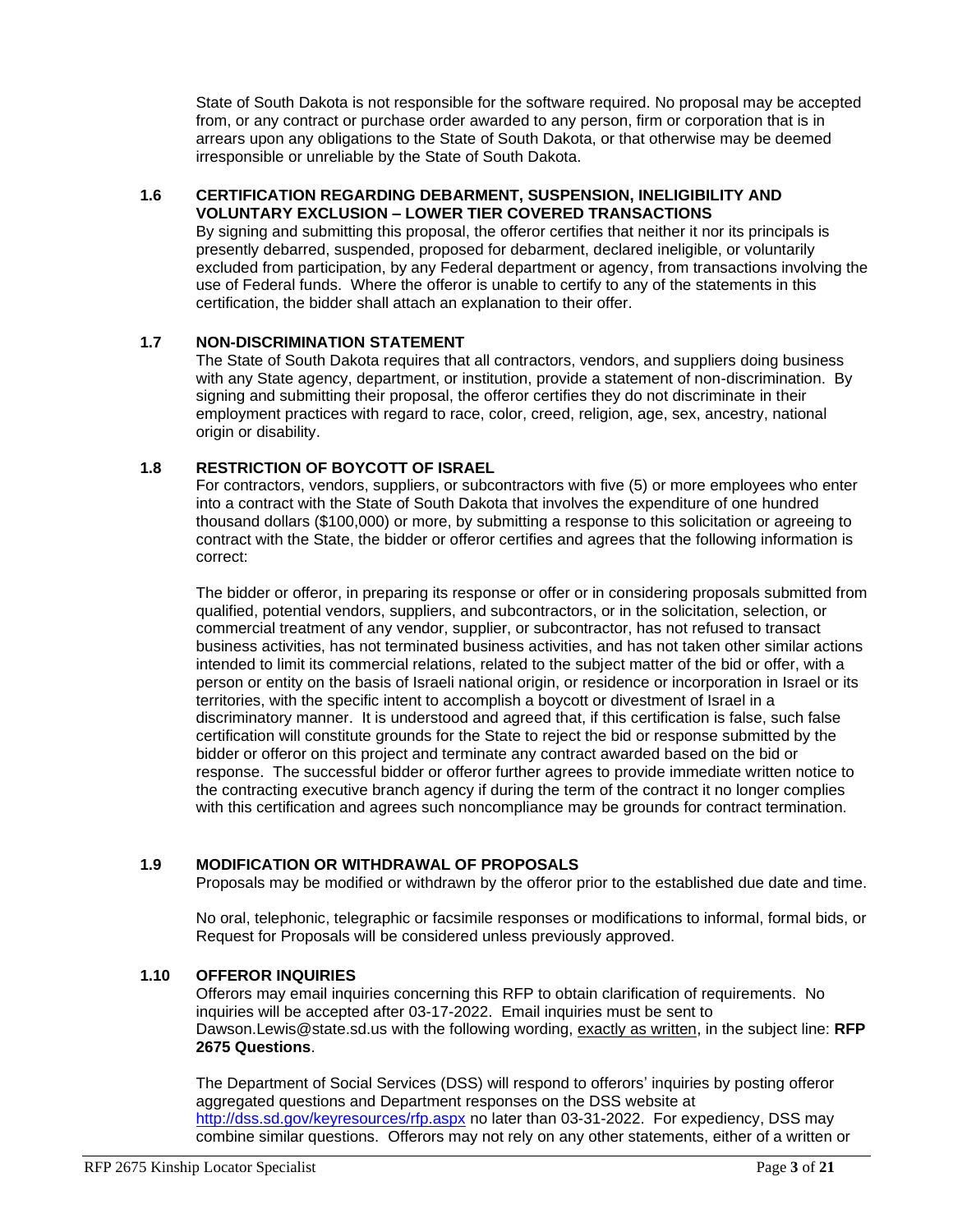oral nature, that alter any specification or other term or condition of this RFP. Offerors will be notified in the same manner as indicated above regarding any modifications to this RFP.

#### **1.11 PROPRIETARY INFORMATION**

The proposal of the successful offeror(s) becomes public information.

Proprietary information can be protected under limited circumstances such as client lists and nonpublic financial statements. Pricing and service elements are not considered proprietary. An entire proposal may not be marked as proprietary. *Offerors must clearly identify in the Executive Summary and mark in the body of the proposal any specific proprietary information they are requesting to be protected*. The Executive Summary must contain specific justification explaining why the information is to be protected. Proposals may be reviewed and evaluated by any person at the discretion of the State. All materials submitted become the property of the State of South Dakota and may be returned only at the State's option.

Offerors may submit a redacted copy of their proposal when they respond though this is optional.

## **1.12 LENGTH OF CONTRACT**

The beginning date of the contract is June  $1<sup>st</sup>$ , 2022. The contract resulting from this RFP will be issued for a period of one (1) base year and up to three (3) one-year option renewal periods, not to exceed four (4) years at the discretion of the State of South Dakota. The laws of South Dakota shall govern this transaction.

#### **1.13 GOVERNING LAW**

Venue for any and all legal action regarding or arising out of the transaction covered herein shall be solely in Hughes County, State of South Dakota. The laws of South Dakota shall govern this transaction.

### **1.14 DISCUSSIONS WITH OFFERORS (ORAL PRESENTATION/NEGOTIATIONS)**

An oral presentation by an offeror to clarify a proposal may be required at the sole discretion of the State. However, the State may award a contract based on the initial proposals received without discussion with the offeror. If oral presentations are required, they will be scheduled after the submission of proposals. Oral presentations will be made at the offeror's expense.

This process is a Request for Proposal/Competitive Negotiation process. Each Proposal shall be evaluated, and each respondent shall be available for negotiation meetings at the State's request. The State reserves the right to negotiate on any and/or all components of every proposal submitted. From the time the proposals are submitted until the formal award of a contract, each proposal is considered a working document and as such, will be kept confidential. The negotiation discussions will also be held as confidential until such time as the award is completed.

#### **2.0 STANDARD AGREEMENT TERMS AND CONDITIONS**

Any contract or agreement resulting from this RFP will include, at minimum, the State's standard terms and conditions as seen in Attachment A. As part of the negotiation process, the contract terms listed in Attachment A may be altered or deleted.

*The offeror should indicate in their response any issues they have with any specific contract terms.* If the offeror does not indicate any contract term issues, then the State will assume the terms are acceptable.

#### **3.0 SCOPE OF WORK**

- 3.1 Kinship Locator
	- 3.1.1 Describe in the RFP proposal the offeror's philosophy regarding kinship care and the importance of family or lifelong connections.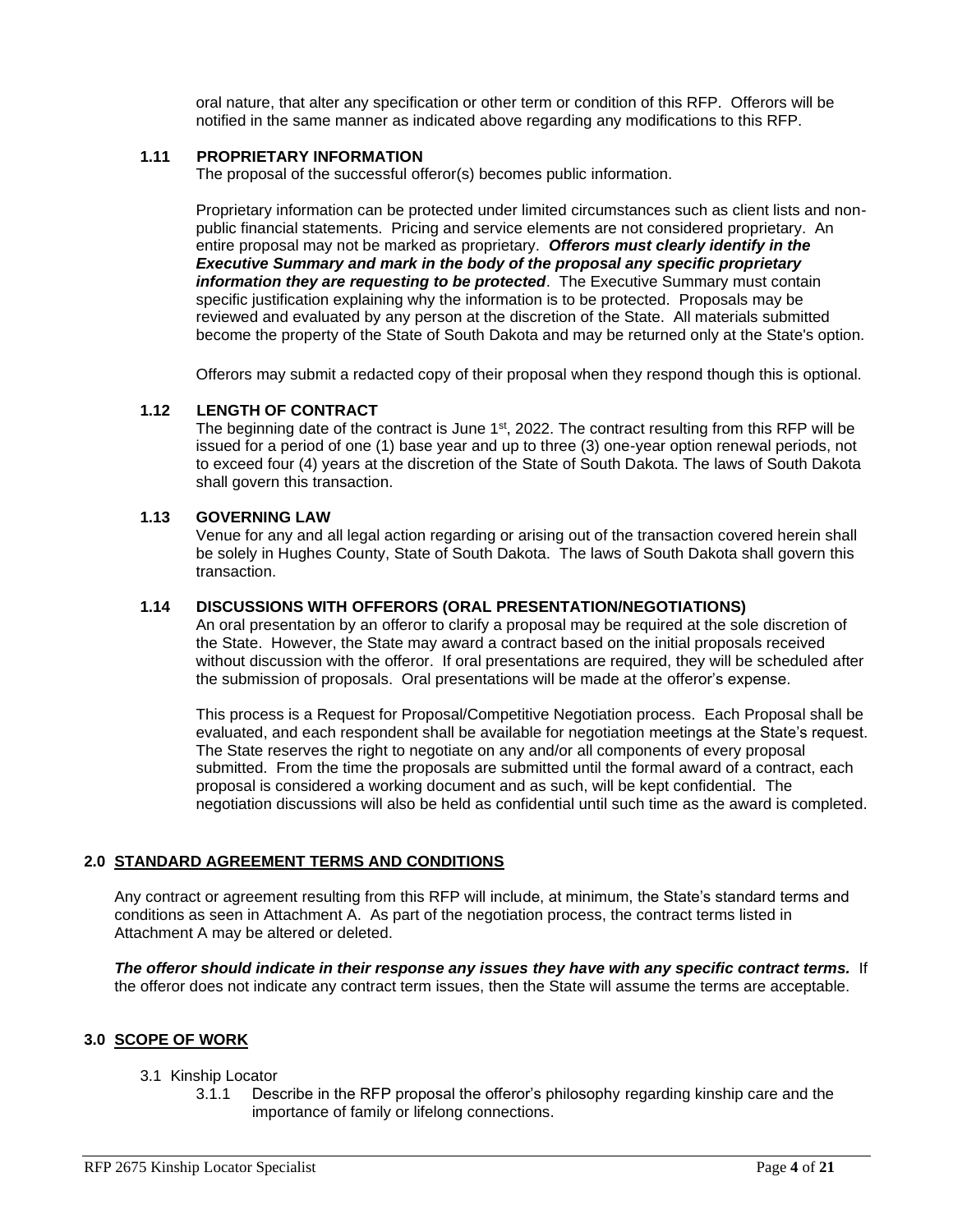- 3.1.2 Describe in the RFP proposal how the offeror will conduct searches to identify, locate, inform, and evaluate adult relatives, custodians, fictive kinship relationships for children in the legal custody of the Department of Social Services in Region 5 (service area covered by Aberdeen, Huron, Watertown and Brookings) and/or Region 7 (service area covered by Mitchell, Lake Andes, Yankton and Vermillion). Relative refers to an individual connected by blood or marriage to include, but not limited to: grandparents, greatgrandparents, aunts/uncles, nieces/nephews, great nieces/nephews, first and second cousins, stepparents, and any of these relationships by marriage or adoption. Fictive kinship refers to an individual, not related by birth, adoption, or marriage to the child but who has an emotionally significant relationship with the child. Custodians are defined as the parent or guardian of a sibling or half sibling.
	- 3.1.2.1 Describe in the RFP proposal how the offeror will identify relatives and life-long connections of the child(ren). Describe in the RFP how the offeror will engage kin, fictive kin, the case worker, and the designated tribal agents in the identification of relatives and lifelong connections. Describe in the RFP the ability for the offeror to identify relatives through family meetings or through other contacts with the child(ren)'s parents.
		- 3.1.2.1.1 Concerted efforts to identify kin and fictive kin must be completed by the offeror. Concerted efforts is defined as ongoing, multiple sources, and problem solving. The offeror will be expected to make concerted efforts to identify all known grandparents, legal guardians, fictive kinship relationships, and other adult relatives after the removal of the child(ren).
		- 3.1.2.1.2 A list will be developed of all known relatives to Child Protection Services at the time of referral including known contact information when the referral to complete relative search is sent to the contract agency.
		- 3.1.2.1.3 Relatives who have been ruled out as a placement option must still be contacted in order to identify other relative contact information.
		- 3.1.2.1.4 The offeror must gather information from the parent or legal guardian regarding their placement preferences and potential names, addresses, and phone number for relative care. The offeror will also seek contact information for fictive kin or lifelong connections that the child(ren) had prior to coming into care from the child's parents and/or guardians.
		- 3.1.2.1.5 The offeror must make diligent efforts to gather information from the child's assigned Family Services Specialist regarding the child's input on significant connections or relatives.
		- 3.1.2.1.6 If paternity has been established through a birth certificate, DNA testing, or paternity affidavit or if paternity is presumed; paternal searches must be completed by the offeror. If the father is later ruled out, the relatives identified will be considered as a fictive kinship relationship if there is a significant relationship.
		- 3.1.2.1.7 When there is reason to know the child is a member or eligible for membership in an Indian Tribe, the offeror will be expected to contact the Indian Child Welfare Act (ICWA) designated tribal agent and enrollment office, where the child is enrolled or eligible for enrollment, for names of possible family or fictive kinship relationships. ICWA placement preference will be followed regarding any kinship care, foster care or pre-adoptive placements.
		- 3.1.2.1.8 It may be necessary for the offeror to attend case planning meetings between the parent and Child Protection Services and/ or court hearings to assist in identifying, locating, and engaging of relatives. Meetings can also be completed virtually.
		- 3.1.2.1.9 The offeror must be prepared to use multiple sources to obtain relative names and contact information.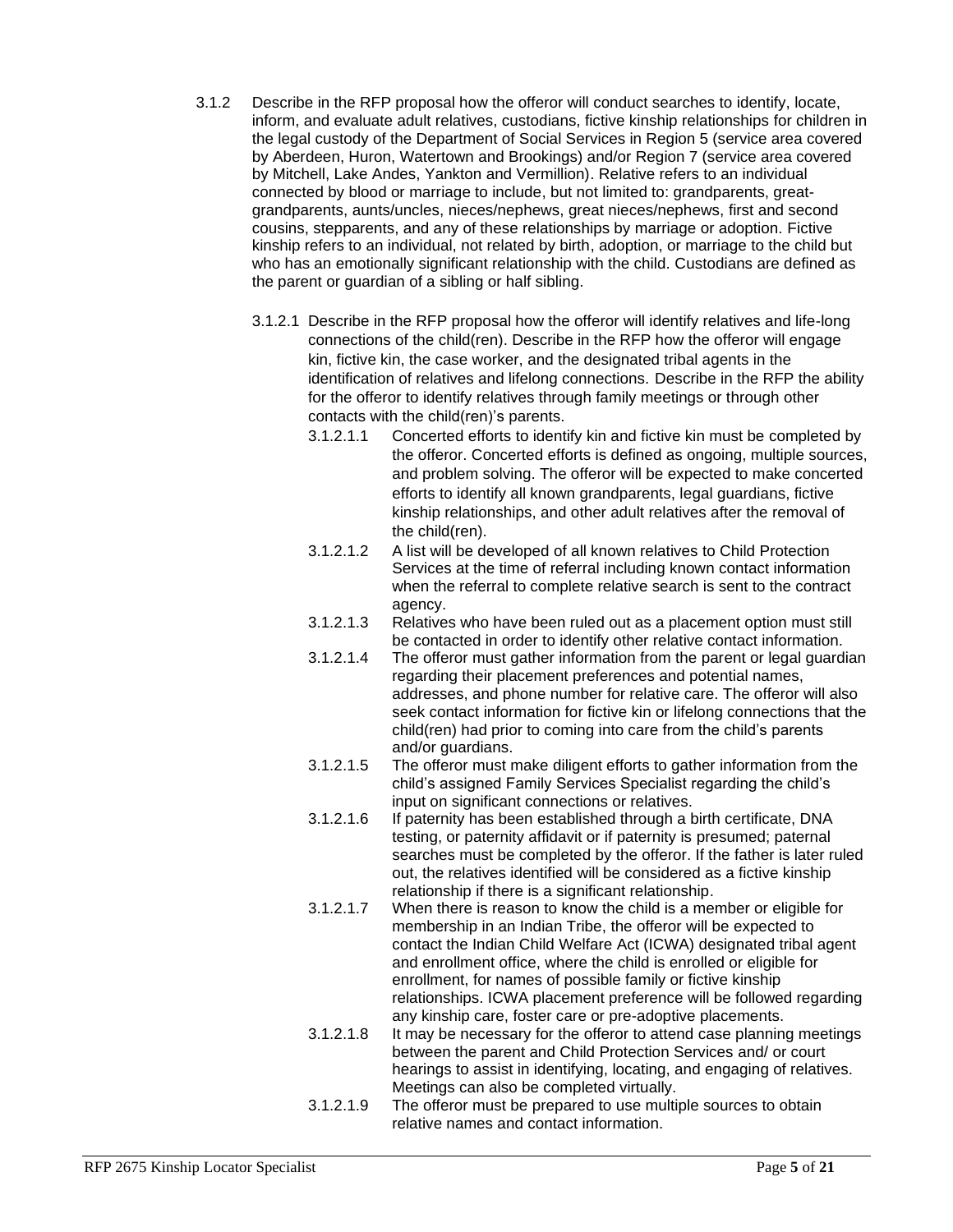- 3.1.2.2 Describe in the RFP proposal how the offeror will locate relatives and life-long connections for child(ren). Describe in the RFP what methods the selected offeror has used in the past or plans to use in the future in order to locate and make initial contact with relatives or fictive kin.
	- 3.1.2.2.1 Concerted efforts must be completed by the offeror in the locating of kin and fictive kin of children in Child Protection Services care.
	- 3.1.2.2.2 The offeror must be prepared to use a variety of methods in making initial contact with relatives, fictive kin, and custodians.
	- 3.1.2.2.3 It is the offeror's responsibility to make concerted efforts to contact each relative, fictive kin, or custodian for whom an address and/or phone number is provided within 30 days.
	- 3.1.2.2.4 The first step in locating relatives, fictive kin, and custodians must be made by telephone or in person. If telephone or in person contact is unsuccessful, correspondence must be sent through letter contact. If there is no response within 30 days, then a  $2<sup>nd</sup>$  certified letter should be sent to relatives or fictive kin, who appear to have a significant relationship with the child.
	- 3.1.2.2.5 Further efforts must occur if contact cannot be made through telephone, in person, or correspondence. These may include social media, contact with the local office asking the caseworker to visit the home, or asking other relatives for assistance in contacting relatives.
	- 3.1.2.2.6 Child Protection Services will provide various relative search resources and tools for locating potential kinship and fictive kinship resources.
- 3.1.2.3 Describe in the RFP proposal how the offeror will inform relatives and life-long connections of the child(ren). Describe in the RFP proposal the techniques the offeror would use to engage the family, encourage involvement in the child(ren)'s life, and educate on the importance of keeping children placed with kin or fictive kin, verses placing the children in foster care. Furthermore, if placement is not an option for the respective kin or fictive kin, how will the selected offeror encourage them to maintain or develop connections to the child that could be maintained life-long? Describe in the RFP how the offeror will respond to potential out of state relatives regarding temporary and permanent placement.
	- 3.1.2.3.1 Concerted efforts to inform relatives, fictive kin, and custodians must be completed by the offeror.
	- 3.1.2.3.2 When a relative or fictive kin expresses interest in becoming a temporary placement for the child(ren), the offeror is required to send information about the next steps in becoming a kinship or foster care resource to the relative within 5 business days. This is in accordance with SDCL 26-7A-19.2. The offeror must also contact the Family Services Specialist and CPS Supervisor immediately to notify them about the potential relative placement.
	- 3.1.2.3.3 The selected offeror will be expected to encourage relatives and non-relative connections to become active in the child's life, which may lead to a potential kinship or fictive kinship placement.
	- 3.1.2.3.4 Upon initial contact with the relative or fictive kin, the kin or fictive kin must be informed regarding concurrent planning and the kin or fictive kin must be asked about their willingness to be a permanent option for the child(ren), if they cannot return home. Interest in becoming a permanent placement for the child(ren) is not a requirement; however, this information must be known when placement decisions are made.
	- 3.1.2.3.5 The offeror must discuss a kin or fictive kin's opportunity to become licensed or approved as a foster or adoptive home and share basic information about the licensing process.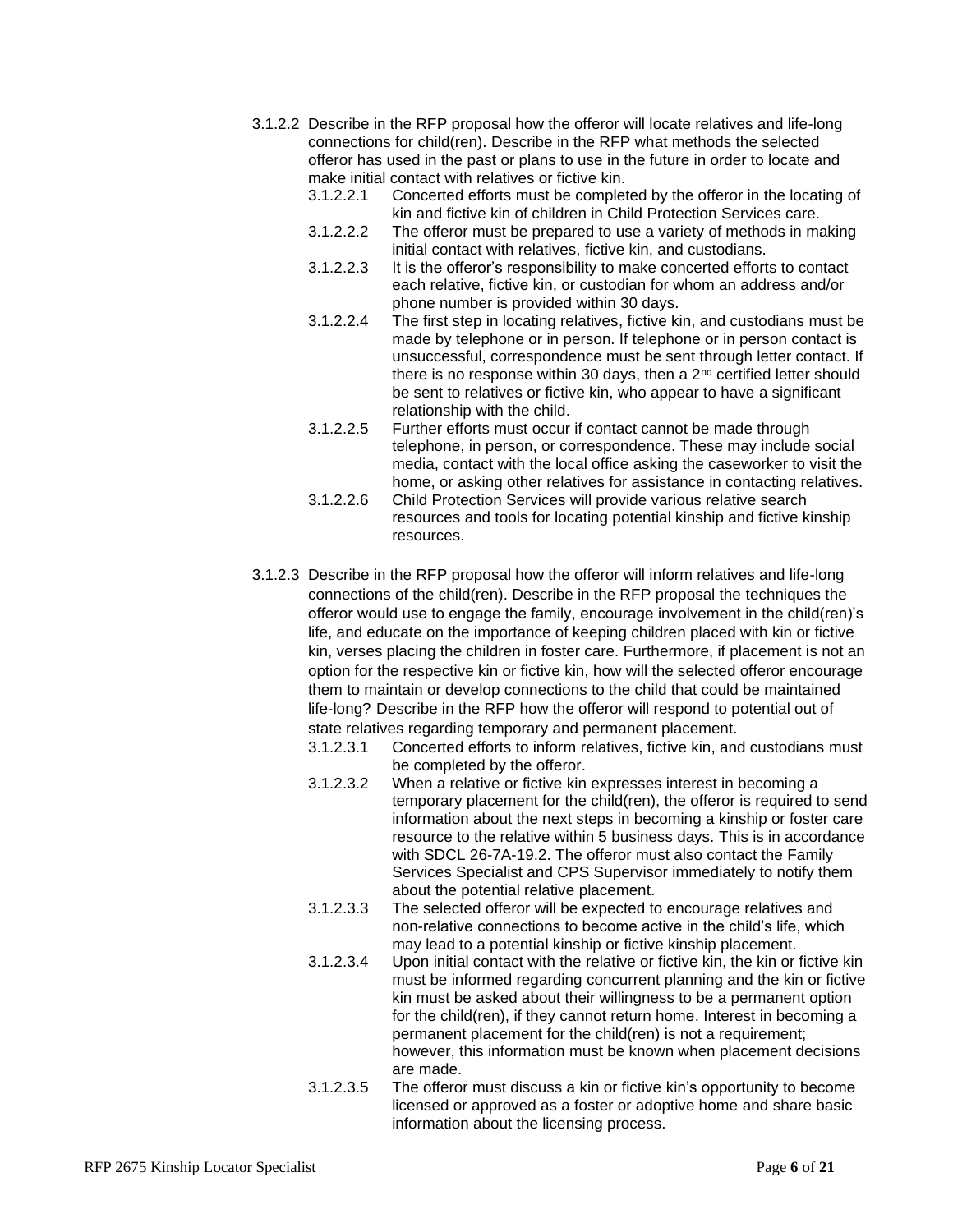- 3.1.2.3.6 The offeror must have a discussion with potential relative or fictive kin caregivers about the limited amount of time Child Protection Services has to establish a permanent plan for children in custody. The offer must have discussion with the relative about the need to complete their kinship home study or foster home licensure no later than the 12<sup>th</sup> month from the date the child came into care, so permanency decisions are made timely.
- 3.1.2.3.7 There must also be conversations regarding the relative or fictive kin's ability to care for all the children in the sibling group.
- 3.1.2.3.8 The offeror must discuss financial assistance and resources available to a kinship or fictive kinship family in order to meet the needs of a child.
- 3.1.2.3.9 The offeror must have ongoing contact with the child's assigned Family Services Specialist regarding potential relative or fictive kinship placement options or those who are interested in being a connection for the child(ren).
- 3.1.2.4 Describe in the RFP proposal how the offeror will assist in the evaluation of a relative or life-long connection of the child(ren). Describe in the RFP how the offeror will make an initial assessment regarding the relative's ability to care for all the child(ren) in the sibling group. Describe in the RFP the ability for the offeror to assist the relative in completing the necessary background check releases, fingerprinting, and safety checks to complete the referral for a Kinship Home study.
	- 3.1.2.4.1 Discussion must occur between the relative and the offeror regarding the relative's physical, emotional, and cognitive ability to care for the child(ren), their current household members, and their financial ability to care for the child. A summary of the discussion will be documented in the relative search screen and shared with the child's Family Services Specialist.
	- 3.1.2.4.2 If the permanent plan for the child is reunification, discussion must occur with the relative or fictive kin to assess the ability for the child to complete visitation, and how the relative will continue to establish or maintain the relationship between the child(ren) and parent or legal guardian.
	- 3.1.2.4.3 If they are unwilling to care for all the children in the sibling group, there must be discussions regarding how the children will maintain a strong sibling connection.
	- 3.1.2.4.4 At times, the offeror may identify a relative located out of state who indicates a desire to be a placement for the child(ren). The offeror must obtain the name, address, and phone number of the relative and complete the Interest in Potential Placement form to assist in initiating an Interstate Compact on the Placement of Children (ICPC) home study.
	- 3.1.2.4.5 The offeror and the child's Family Services Specialist will discuss next steps when a relative is interested in placement and indicates readiness to begin the home study process.
	- 3.1.2.4.6 When a relative has been identified as a potential placement resource, the offeror must assist relatives in completing the kinship application form, Central Registry background check forms, criminal background check releases, and facilitate completion of DCI fingerprint card completion. The application, background check releases, and DCI fingerprint cards will be sent to the Family Services Specialist to process and make referral for a kinship home study.
- 3.1.3 Describe in the RFP how the offeror will complete timely searches for relatives and lifelong connections. The expected timeline to complete the search is 60 days; however,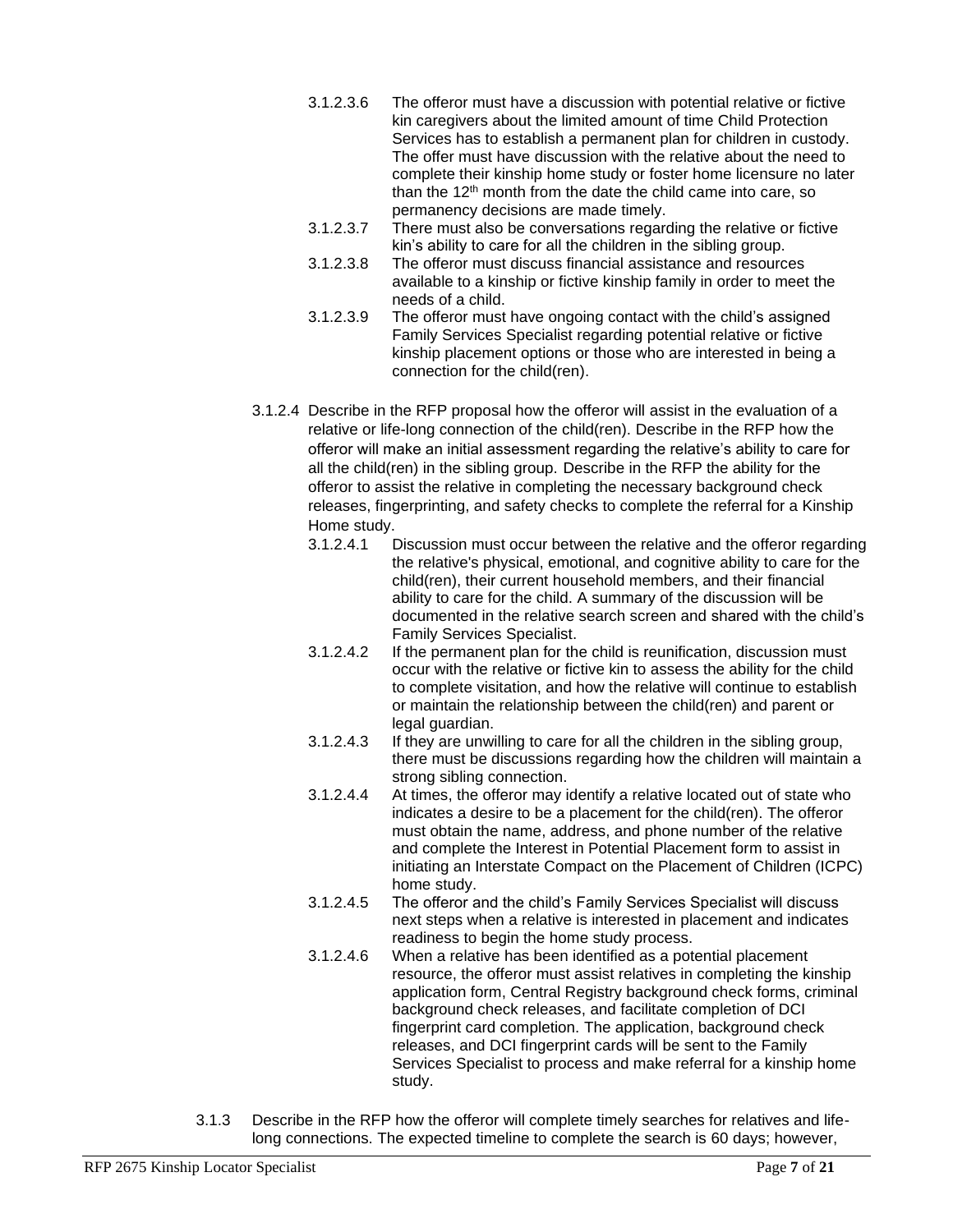some searches may require additional time to complete a thorough and diligent search. If additional time is needed to make contact or complete application paperwork with an individual or family, an extension for an additional 30 days may be requested from the CPS Supervisor.

- 3.1.4 The offeror must complete training with the Department of Social Services regarding kinship care, permanency, foster/adoption licensing and wellbeing. Describe in the RFP proposal the offeror's ability to attend initial trainings in these areas.
- 3.1.5 Exchange of Information: Describe in the RFP proposal how the exchange of information will occur with Child Protection Services regarding the identification, locating, informing, and evaluation of kin and fictive kin. Include a plan for assignment of cases, tasks to be completed and reports to be provided to Child Protection Services.
	- 3.1.5.1 The offeror must mail the local CPS office a copy of all letters/correspondence, as well an update of what relatives were identified, located, informed, or evaluated by the offeror.
	- 3.1.5.2 A monthly meeting is held between the offeror, Permanency Program Specialist(s), and Regional Managers to discuss the work processes related to relative searches.
	- 3.1.5.3 A monthly meeting is held between the offeror and the local CPS office to discuss the status of relative search referrals from each office.
- 3.1.6 Monitoring and Evaluation:
	- Describe in the RFP proposal the process will be utilized to monitor the processes for identifying, locating, informing, and evaluating family members.
	- Describe in the RFP proposal the processes used to encourage relative and fictive kinship involvement in child(ren)'s lives while they are in the custody of Child Protection Services.
	- Describe in the proposal how the offeror will monitor the consistency and quality of the work related to identifying, locating, informing, and evaluating family members.
- 3.1.7 Describe in the RFP proposal what process will be utilized to manage the program and evaluate the performance of staff assigned to complete the work.
- 3.1.8 Describe in the RFP how the offeror will document efforts regarding identification, locating, informing, and evaluation of relatives and fictive kin. The Client Relative Search Screen in the Family and Child Information System (FACIS); documenting data such as relative name, relationship, contact information, and the status of the search. Documentation is required when notification letters are sent, phone calls are made, social media contacts are made, home visits are completed and the outcomes of these types of contacts.
- 3.2 Kinship Locator Reporting Requirement

The selected offeror will be expected to submit a Quarterly and End of the Year Report to Child Protection Services State Office with the following information:

- 3.2.1 Number of new and completed referrals, separated by each local office.
- 3.2.2 Outcomes for completed cases, separated by each local office, to include the following:
	- 3.2.2.1 Number of maternal and paternal relatives identified.
	- 3.2.2.2 Number of relatives who completed an application for a home study.
	- 3.2.2.3 Number of relatives that were not located.
	- 3.2.2.4 Number of relatives that were provided to Child Protection Services for continued Evaluation.
	- 3.2.2.5 Number of relatives that are interested in future connections with the child(ren).
- 3.2.3 Timeframes regarding completed referrals, separated by each local office 3.2.3.1 Number of referrals completed in 60 days.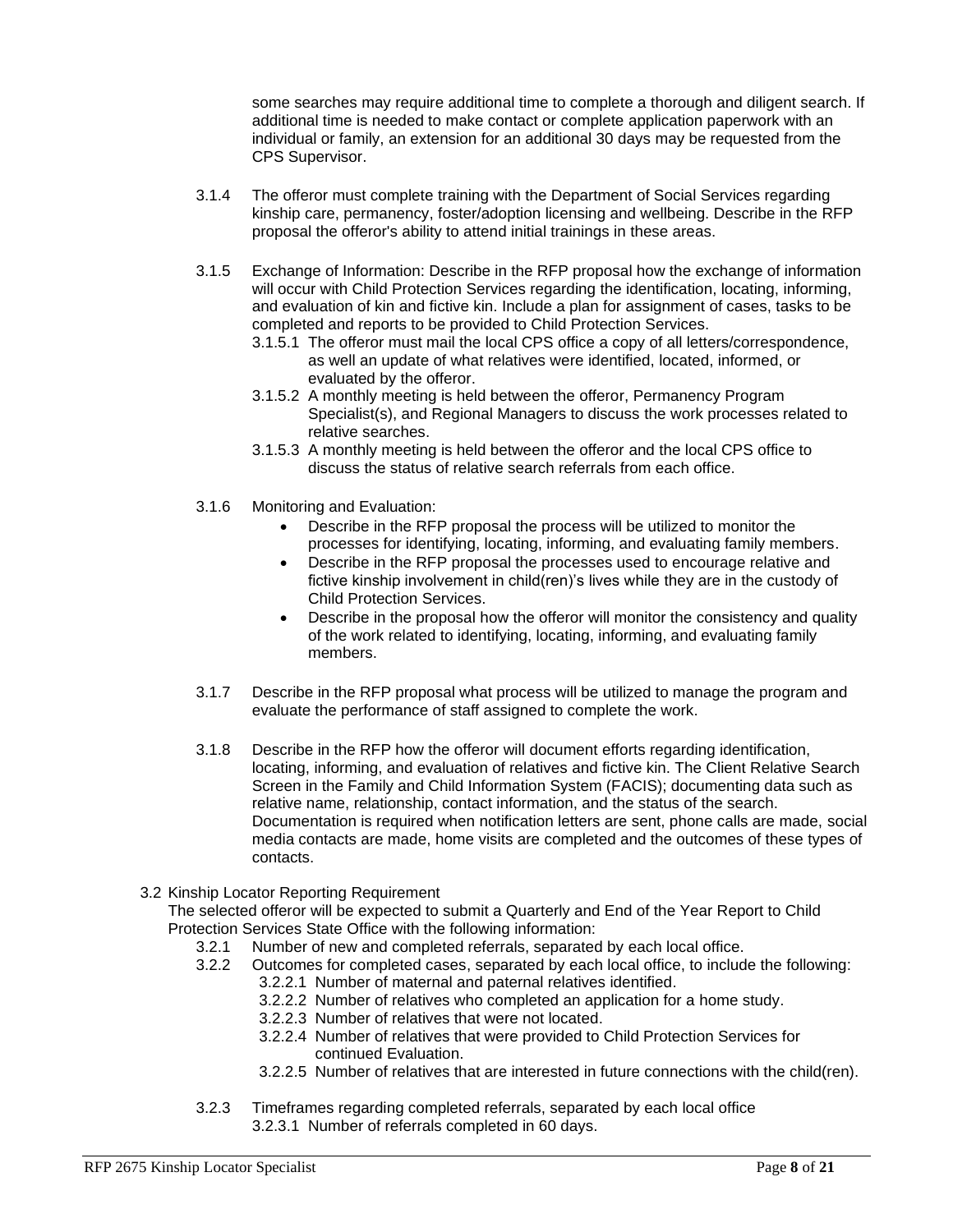3.2.3.2 Number of referrals needing the 30 day extension

- 3.2.4 Detailed report of expenditures for the quarter and the amount left in the grant agreement.
- 3.3 The selected offeror must provide assurances for the following program responsibilities and expectations in the proposal and provide copies of policy and procedure materials upon request:
	- 3.3.1 Confidentiality of Child Protection Services information
	- 3.3.2 Financial management, including management of multiple funding sources, separate from all other agency funding. Financial income vs. expenditure records must be submitted on a quarterly basis to the State. An outside accounting firm may be used to meet this requirement.
	- 3.3.3 Allow Child Protection Services to review all financial records related to the Purchase of Services Agreement upon request.
	- 3.3.4 Sound personnel and administrative policies and practices are in place for employees that include an employee manual addressing policies such as sick and annual leave, work adjust hours, overtime, employee review process and expense reimbursement requests.
	- 3.3.5 Each employee is aware of mandatory child abuse and neglect reporting requirements.
	- 3.3.6 Communicate with Child Protection Services via phone conference and/or face to face to review progress on relative search efforts as well as address issues or concerns related to these efforts on a monthly basis.
	- 3.3.7 Give credit to Child Protection Services for its funding support on all press releases, reports, brochures and other related materials. Provide Child Protection Services with draft materials for approval.
	- 3.3.8 Provide telephone service, voice messaging service, e-mail access, internet access, and a general agency e-mail address.
- 3.4 The successful offeror will have the following organization qualities and characteristics:
	- 3.4.1 history of providing high quality training and consultation at the community level.
	- 3.4.2 A philosophical comment and demonstrated experience in collaboration and partnership with the Department of Social Services.
	- 3.4.3 An administrative structure capable of efficiently managing statewide consultant staff as well as subcontracts where necessary.
	- 3.4.4 Demonstrated leadership capability and orientation to developing services in collaboration with the Department of Social Services and/or other provider agencies as well as making changes to services provided as the needs of the State continue to change.
	- 3.4.5 A strong commitment to address cultural diversity.
	- 3.4.6 A strong commitment to provide services for all persons no matter their age, race, color, religion, sex, gender identity, national origin, disability, or sexual orientation.
	- 3.4.7 A history of high levels of communication, both orally and in writing, with regard to keeping others informed.
	- 3.4.8 A history of demonstrated effectiveness in subcontract management and/or lead agency coordination of multiple providers. As well as a description of how challenging issues were addressed within those contracts.
- 3.5 System outcomes to be accomplished within the context of this contract:
	- 3.5.1 Increase the number of relatives available and willing to take an active part in the lives of children who are involved with Child Protection Services, whether that is through being a placement option or a connection.
	- 3.5.2 Increase the number of relatives available to become permanent placement options for children who are involved with Child Protection Services.
	- 3.5.3 Increase public recognition of the valued role of kinship families within the child welfare system.
	- 3.5.4 A description of needed resources, both personnel and non-personnel needed to perform all activities on the RFP.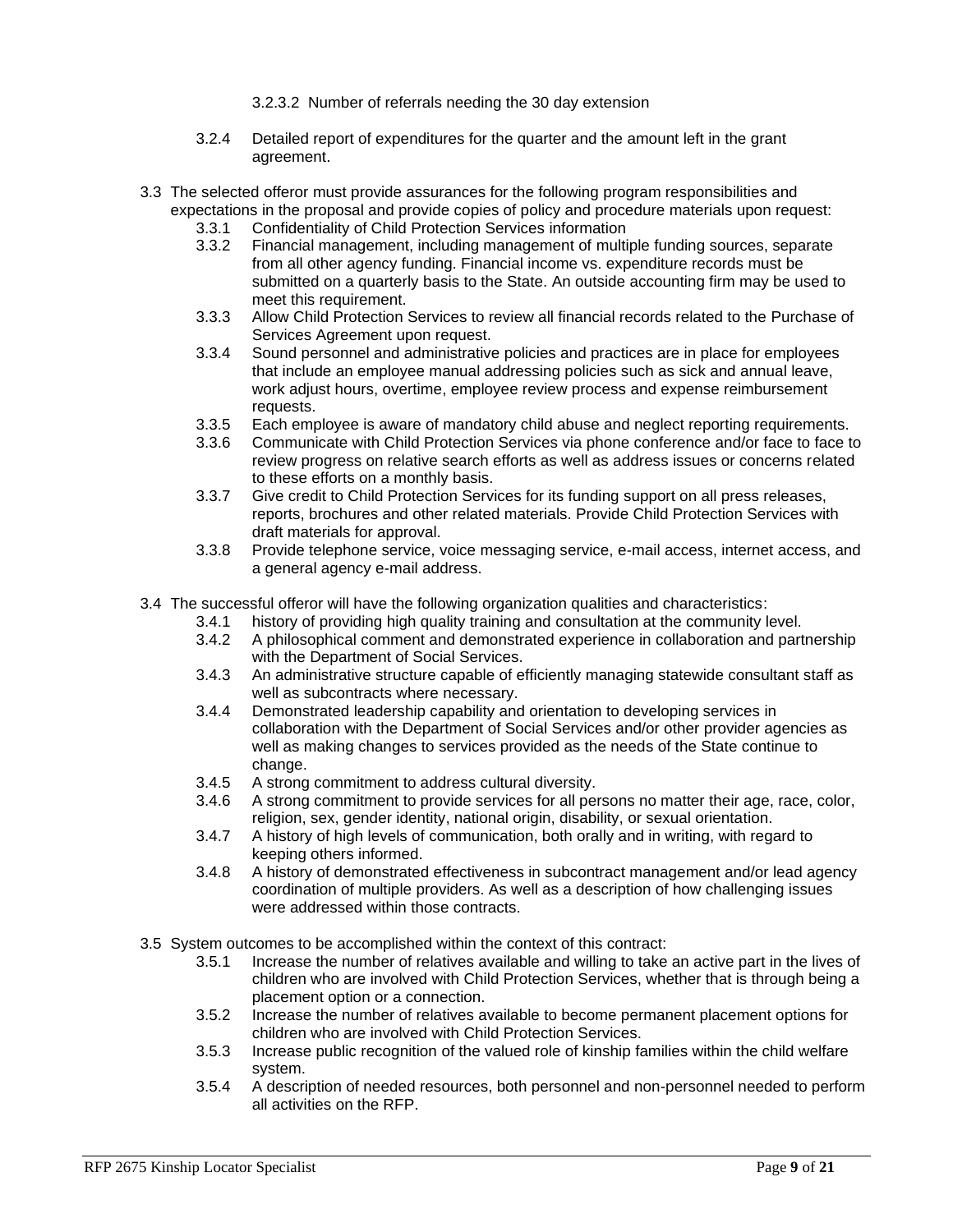- 3.6 System outcomes to be accomplished within the context of this contract:
	- 3.6.1 Increase the number of relatives available and willing to take an active part in the lives of children who are involved with Child Protection Services, whether that is through being a placement option or a connection.
	- 3.6.2 Increase the number of relatives available to become permanent placement options for children who are involved with Child Protection Services.
	- 3.6.3 Increase public recognition of the valued role of kinship families within the child welfare system
	- 3.6.4 A description of needed resources, both personnel and non-personnel needed to perform all activities on the RFP.

## **4.0 PROPOSAL REQUIREMENTS AND COMPANY QUALIFICATIONS**

- 4.1 The offeror is cautioned that it is the offeror's sole responsibility to submit information related to the evaluation categories and that the State of South Dakota is under no obligation to solicit such information if it is not included with the proposal. The offeror's failure to submit such information may cause an adverse impact on the evaluation of the proposal.
- 4.2 **Offeror's Contacts**: Offerors and their agents (including subcontractors, employees, consultants, or anyone else acting on their behalf) must direct all their questions or comments regarding the RFP, the evaluation, etc. to the point of contact of the buyer of record indicated on the first page of this RFP. Offerors and their agents may not contact any state employee other than the buyer of record regarding any of these matters during the solicitation and evaluation process. Inappropriate contacts are grounds for suspension and/or exclusion from specific procurements. Offerors and their agents who have questions regarding this matter should contact the buyer of record.
- 4.3 The offeror **MUST** a copy of their most recent independently audited financial statements.
- 4.4 Provide the following information related to at *least* three previous and current service/contracts performed by the offeror's organization which are similar to the requirements of this RFP. Provide this information as well for any service/contract that has been terminated, expired or not renewed in the past three years:
	- a. Name, address and telephone number of client/contracting agency and a representative of that agency who may be contacted for verification of all information submitted;
	- b. Dates of the service/contract; and
	- c. A brief, written description of the specific prior services performed and requirements thereof.
- 4.5 The offeror must submit information that demonstrates their availability and familiarity with the locale in which the project (s) are to be implemented.
- 4.6 The offeror must detail examples that document their ability and proven history in handling special project constraints.
- 4.7 The offeror must describe their proposed project management techniques.
- 4.8 If an offeror's proposal is not accepted by the State, the proposal will not be reviewed/evaluated.

## **5.0 PROPOSAL RESPONSE FORMAT**

- 5.1 One PDF copy shall be submitted via SFTP as outlined in Section 1.5.
	- 5.1.1 The proposal should be page numbered and should have an index and/or a table of contents referencing the appropriate page number.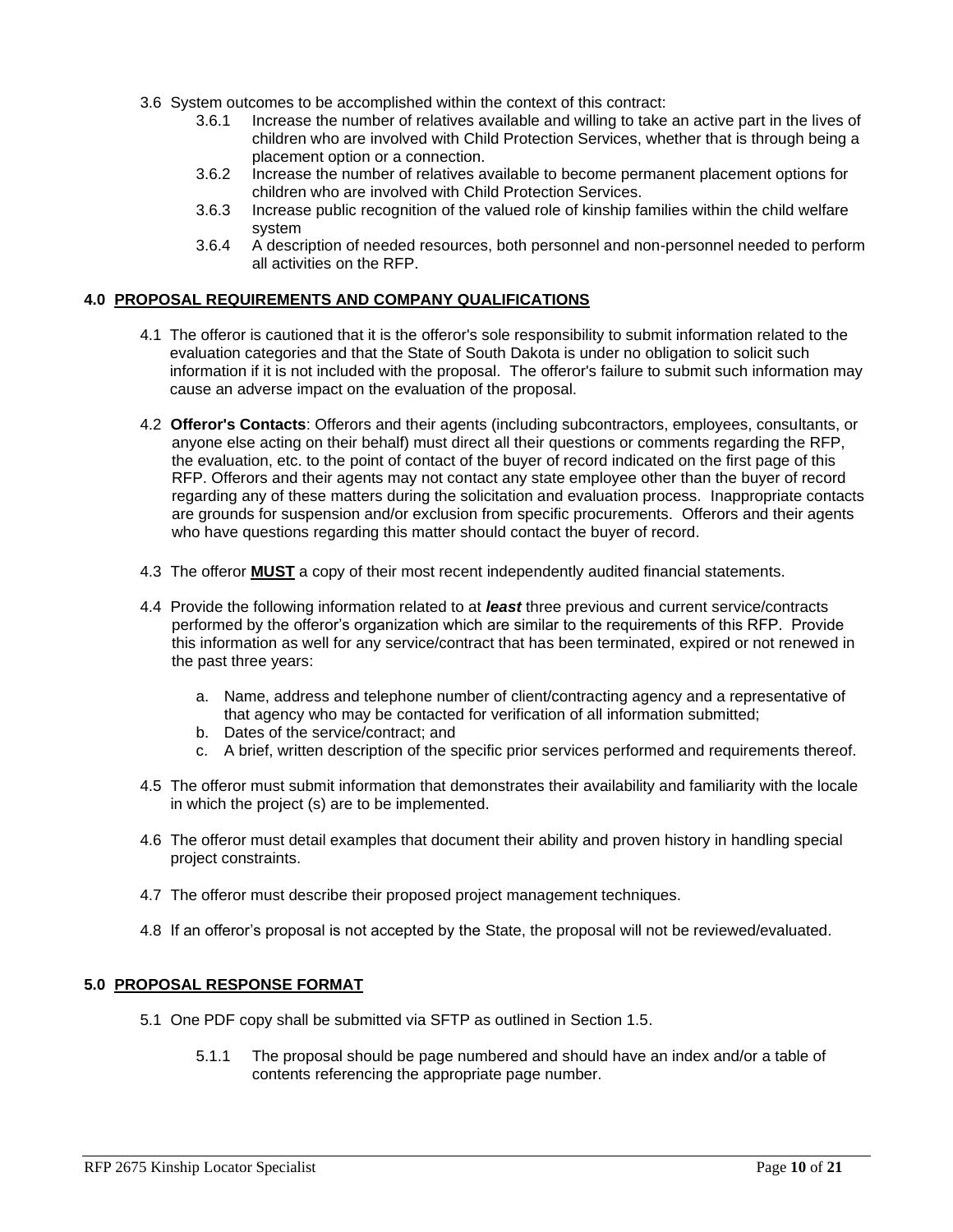- 5.2 All proposals must be organized and have a separator page between each the following headings. The separator page should have the heading names on it.
	- 5.2.1 **RFP Form**. The State's Request for Proposal form completed and signed.
	- 5.2.2 **Executive Summary.** The one- or two-page executive summary is to briefly describe the offeror's proposal. This summary should highlight the major features of the proposal. It must indicate any requirements that cannot be met by the offeror. The reader should be able to determine the essence of the proposal by reading the executive summary. Proprietary information requests should be identified in this section.
	- 5.2.3 **Detailed Response.** This section should constitute the major portion of the proposal and must contain at least the following information:
		- 5.2.3.1 A complete narrative of the offeror's assessment of the work to be performed, the offeror's ability and approach, and the resources necessary to fulfill the requirements. This should demonstrate the offeror's understanding of the desired overall performance expectations.
		- 5.2.3.2 A specific point-by-point response, in the order listed, to each requirement in the RFP as detailed in Sections 3 and 4. The response should identify each requirement being addressed as enumerated in the RFP.
		- 5.2.3.3 A clear description of any options or alternatives proposed.
	- 5.2.4 **Cost Proposal.** Cost will be evaluated independently from the technical proposal. Offerors may submit multiple cost proposals. All costs related to the provision of the required services must be included in each cost proposal offered.

See section 7.0 for more information related to the cost proposal.

## **6.0 PROPOSAL EVALUATION AND AWARD PROCESS**

- 6.1 After determining that a proposal satisfies the mandatory requirements stated in the Request for Proposal, the evaluator(s) shall use subjective judgment in conducting a comparative assessment of the proposal by considering each of the following criteria listed in order of importance:
	- 6.1.1 Specialized expertise, capabilities, and technical competence as demonstrated by the proposed approach and methodology to meet the project requirements;
	- 6.1.2 Resources available to perform the work, including any specialized services, within the specified time limits for the project;
	- 6.1.3 Record of past performance, including price and cost data from previous projects, quality of work, ability to meet schedules, cost control, and contract administration;
	- 6.1.4 Availability to the project locale;
	- 6.1.5 Familiarity with the project locale;
	- 6.1.6 Proposed project management techniques;
	- 6.1.7 Ability and proven history in handling special project constraints;
	- 6.1.8 Cost proposal.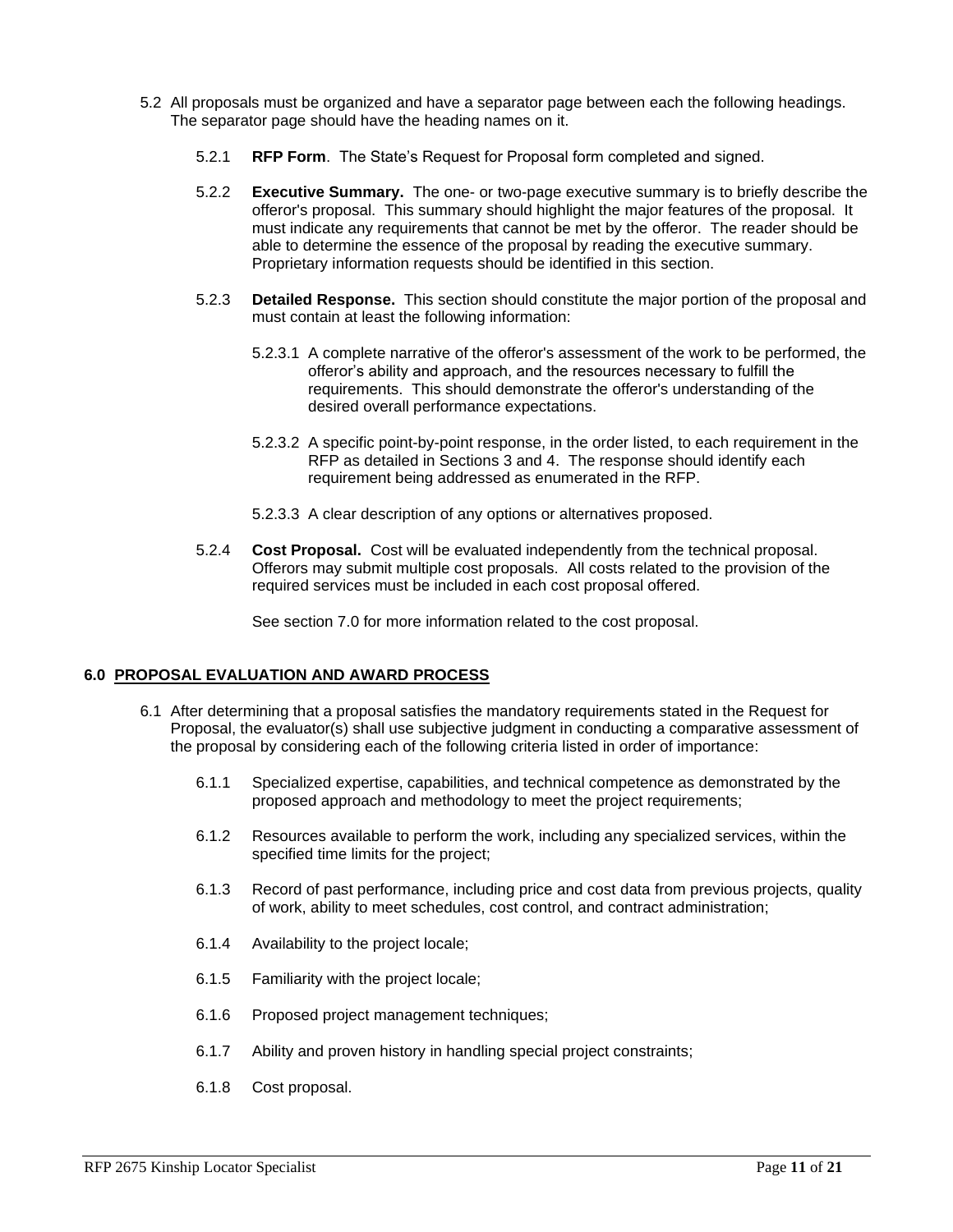- 6.2 Experience and reliability of the offeror's organization are considered subjectively in the evaluation process. Therefore, the offeror is advised to submit any information which documents successful and reliable experience in past performances, especially those performances related to the requirements of this RFP.
- 6.3 The qualifications of the personnel proposed by the offeror to perform the requirements of this RFP, whether from the offeror's organization or from a proposed subcontractor, will be subjectively evaluated. Therefore, the offeror should submit detailed information related to the experience and qualifications, including education and training, of proposed personnel.
- 6.4 The State reserves the right to reject any or all proposals, waive technicalities, and make award(s) as deemed to be in the best interest of the State of South Dakota.
- 6.5 **Award:** The requesting agency and the highest ranked offeror shall mutually discuss and refine the scope of services for the project and shall negotiate terms, including compensation and performance schedule.
	- 6.5.1 If the agency and the highest ranked offeror are unable for any reason to negotiate a contract at a compensation level that is reasonable and fair to the agency, the agency shall, either orally or in writing, terminate negotiations with the contractor. The agency may then negotiate with the next highest ranked contractor.
	- 6.5.2 The negotiation process may continue through successive offerors, according to agency ranking, until an agreement is reached, or the agency terminates the contracting process.
	- 6.5.3 Only the response of the vendor awarded work becomes public. Responses to work orders for vendors not selected and the evaluation criteria and scoring for all proposals are not public. Vendors may submit a redacted copy with the full proposal as stated in Section 1.12 Proprietary Information. SDCL 1-27-1.5 and See SDCL 1-27-1.5 and 1-27- 1.6.

## 7.0 **COST PROPOSAL**

The offeror should submit their proposal for allocation of various expenses associated with providing services to the State within the scope of their proposal. This proposal should include all costs associated with personnel costs (administration costs, employee salaries and benefits), operating costs (equipment and supplies, printing/publishing/postage, telephone/cell phone/internet, office supplies, insurances, staff travel) and any other expenses that are deemed necessary to perform the services outlined in this proposal. Attachment B is a spreadsheet provided for the completion and submittal of the cost proposal. More than one cost proposal may be submitted.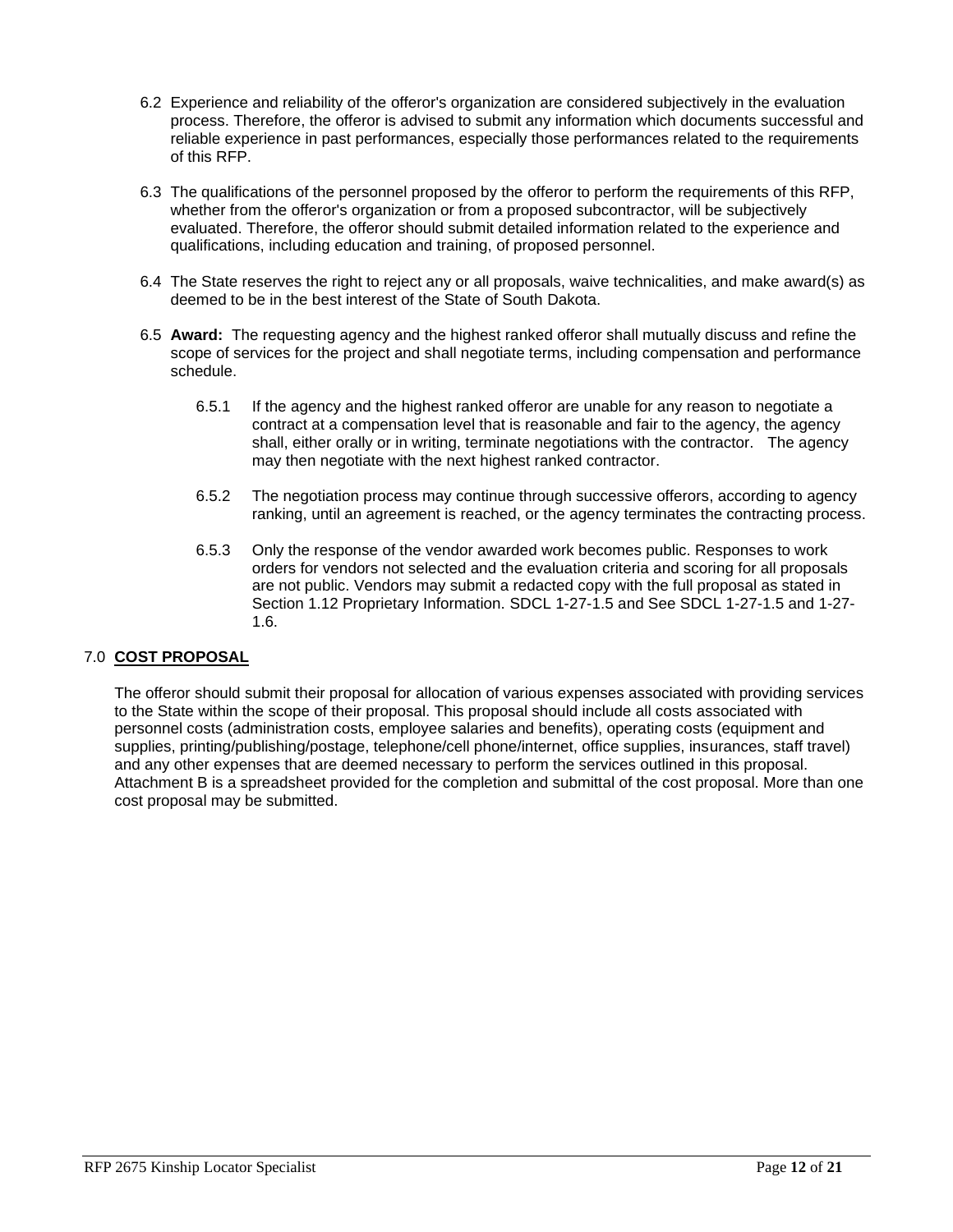## **ATTACHMENT A – Sample Contract**

## **STATE OF SOUTH DAKOTA DEPARTMENT OF SOCIAL SERVICES DIVISION OF ECONOMIC ASSISTANCE**

## **Consultant Contract For Consultant Services Between**

State of South Dakota Department of Social Services DIVISION OF CHILD SUPPORT 700 Governors Drive Pierre, SD 57501-2291

Referred to as Consultant Referred to as State

The State hereby enters into a contract (the "Agreement" hereinafter) for consultant services with the Consultant. While performing services hereunder, Consultant is an independent contractor and not an officer, agent, or employee of the State of South Dakota.

- 1. CONSULTANT'S South Dakota Vendor Number is .
- 2. PERIOD OF PERFORMANCE:

This Agreement shall be effective as of June 1, 2021 and shall end on May 31, 2022, unless sooner terminated pursuant to the terms hereof.

Agreement is the result of request for proposal process, RFP #\_\_\_\_\_

3. PROVISIONS:

1.

- A. The Purpose of this Consultant contract:
	- 2. Does this Agreement involve Protected Health Information (PHI)? YES () NO (X) If PHI is involved, a Business Associate Agreement must be attached and is fully incorporated herein as part of the Agreement (refer to attachment) .
	- 3. The Consultant will use state equipment, supplies or facilities.
- B. The Consultant agrees to perform the following services (add an attachment if needed.): 1.
- C. The State agrees to:

1.

- 2. Make payment for services upon satisfactory completion of services and receipt of bill. Payment will be in accordance with SDCL 5-26.
- 3. Will the State pay Consultant expenses as a separate item? YES ( )  $NO(X)$ If YES, expenses submitted will be reimbursed as identified in this Agreement.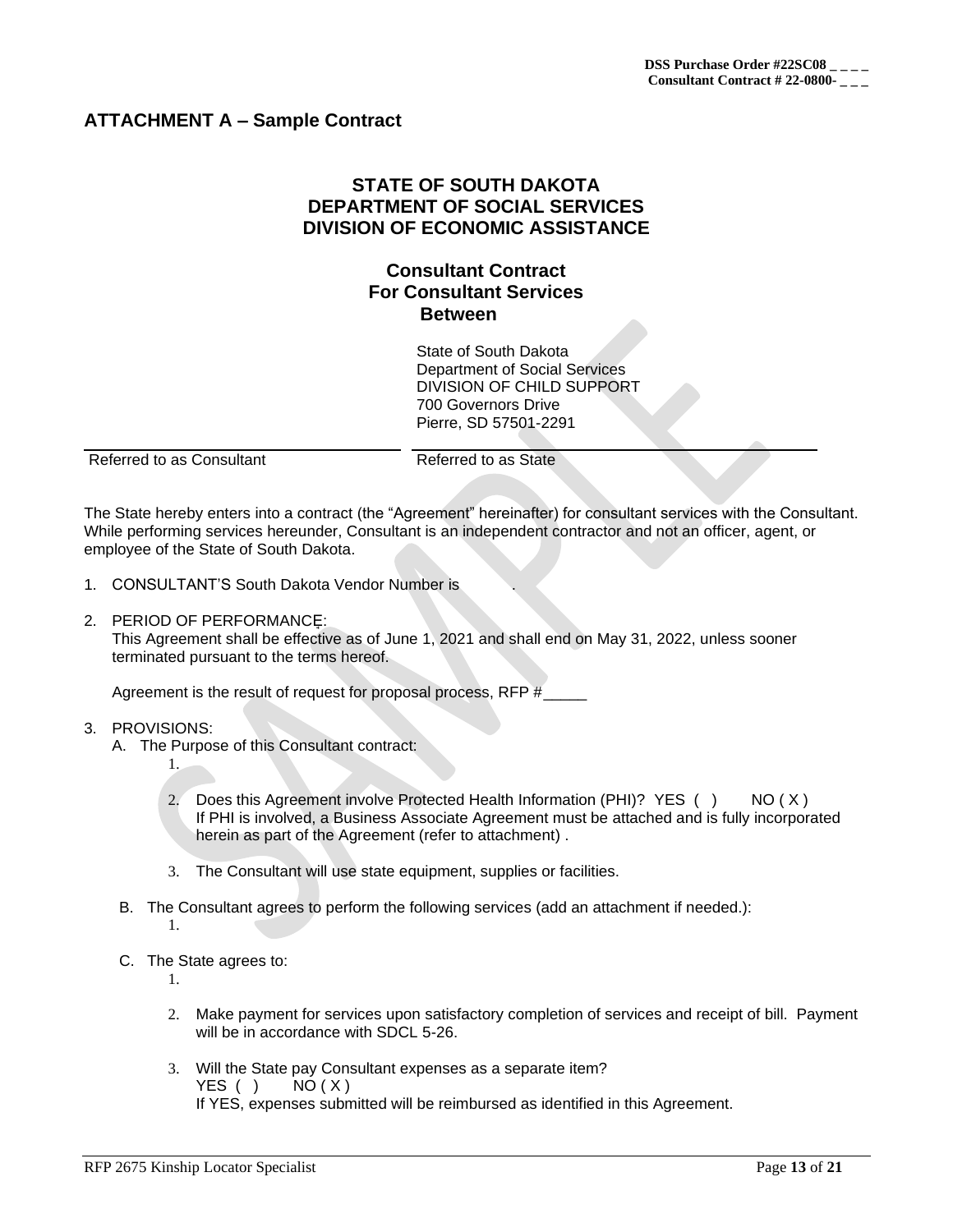## D. The TOTAL CONTRACT AMOUNT will not exceed \$

#### 4. BILLING:

Consultant agrees to submit a bill for services within (30) days following the month in which services were provided. Consultant will prepare and submit a monthly bill for services. Consultant agrees to submit a final bill within 30 days of the Agreement end date to receive payment for completed services. If a final bill cannot be submitted in 30 days, then a written request for extension of time and explanation must be provided to the State.

#### 5. TECHNICAL ASSISTANCE:

The State agrees to provide technical assistance regarding Department of Social Services rules, regulations and policies to the Consultant and to assist in the correction of problem areas identified by the State's monitoring activities.

#### 6. LICENSING AND STANDARD COMPLIANCE:

The Consultant agrees to comply in full with all licensing and other standards required by Federal, State, County, City or Tribal statute, regulation or ordinance in which the service and/or care is provided for the duration of this Agreement. The Consultant will maintain effective internal controls in managing the federal award. Liability resulting from noncompliance with licensing and other standards required by Federal, State, County, City or Tribal statute, regulation or ordinance or through the Consultant's failure to ensure the safety of all individuals served is assumed entirely by the Consultant.

#### 7. ASSURANCE REQUIREMENTS:

The Consultant agrees to abide by all applicable provisions of the following: Byrd Anti Lobbying Amendment (31 USC 1352), Executive orders 12549 and 12689 (Debarment and Suspension), Drug-Free Workplace, Executive Order 11246 Equal Employment Opportunity, Title VI of the Civil Rights Act of 1964, Title VIII of the Civil Rights Act of 1968, Section 504 of the Rehabilitation Act of 1973, Title IX of the Education Amendments of 1972, Drug Abuse Office and Treatment Act of 1972, Comprehensive Alcohol Abuse and Alcoholism Prevention, Treatment and Rehabilitation Act of 1970, Age Discrimination Act of 1975, Americans with Disabilities Act of 1990, Pro-Children Act of 1994, Hatch Act, Health Insurance Portability and Accountability Act (HIPAA) of 1996 as amended, Clean Air Act, Federal Water Pollution Control Act, Charitable Choice Provisions and Regulations, Equal Treatment for Faith-Based Religions at Title 28 Code of Federal Regulations Part 38, the Violence Against Women Reauthorization Act of 2013 and American Recovery and Reinvestment Act of 2009, as applicable; and any other nondiscrimination provision in the specific statute(s) under which application for Federal assistance is being made; and the requirements of any other nondiscrimination statute(s) which may apply to the award.

## 8. COMPLIANCE WITH EXECUTIVE ORDER 2020-01:

By entering into this Agreement, Consultant certifies and agrees that it has not refused to transact business activities, it has not terminated business activities, and it has not taken other similar actions intended to limit its commercial relations, related to the subject matter of this Agreement, with a person or entity that is either the State of Israel, or a company doing business in or with Israel or authorized by, licensed by, or organized under the laws of the State of Israel to do business, or doing business in the State of Israel, with the specific intent to accomplish a boycott of divestment of Israel in a discriminatory manner. It is understood and agreed that, if this certification is false, such false certification will constitute grounds for the State to terminate this Agreement. Consultant further agrees to provide immediate written notice to the State if during the term of this Agreement it no longer complies with this certification and agrees such noncompliance may be grounds for termination of this Agreement.

#### 9. RETENTION AND INSPECTION OF RECORDS:

The Consultant agrees to maintain or supervise the maintenance of records necessary for the proper and efficient operation of the program, including records and documents regarding applications, determination of eligibility (when applicable), the provision of services, administrative costs, statistical, fiscal, other records, and information necessary for reporting and accountability required by the State. The Consultant shall retain such records for a period of six years from the date of submission of the final expenditure report. If such records are under pending audit, the Consultant agrees to hold such records for a longer period upon notification from the State. The State, through any authorized representative, will have access to and the right to examine and copy all records, books, papers or documents related to services rendered under this Agreement. State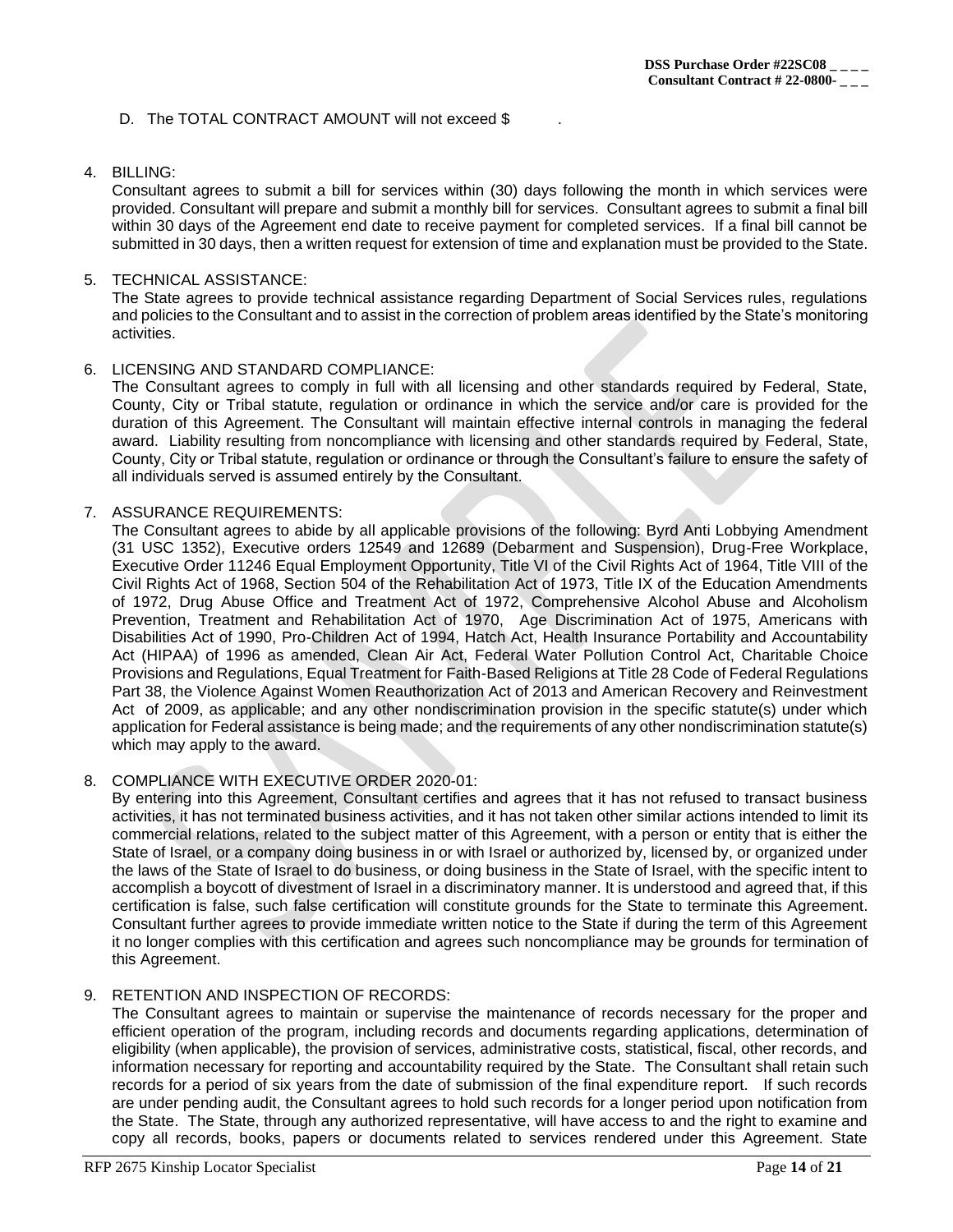Proprietary Information retained in Consultant's secondary and backup systems will remain fully subject to the obligations of confidentiality stated herein until such information is erased or destroyed in accordance with Consultant's established record retention policies.

All payments to the Consultant by the State are subject to site review and audit as prescribed and carried out by the State. Any over payment of this Agreement shall be returned to the State within thirty days after written notification to the Consultant.

#### 10. WORK PRODUCT:

Consultant hereby acknowledges and agrees that all reports, plans, specifications, technical data, drawings, software system programs and documentation, procedures, files, operating instructions and procedures, source code(s) and documentation, including those necessary to upgrade and maintain the software program, State Proprietary Information, as defined in the Confidentiality of Information paragraph herein, state data, end user data, Protected Health Information as defined in 45 CFR 160.103, and all information contained therein provided to the State by the Consultant in connection with its performance of service under this Agreement shall belong to and is the property of the State and will not be used in any way by the Consultant without the written consent of the State.

Paper, reports, forms, software programs, source code(s) and other materials which are a part of the work under this Agreement will not be copyrighted without written approval of the State. In the unlikely event that any copyright does not fully belong to the State, the State nonetheless reserves a royalty-free, non-exclusive, and irrevocable license to reproduce, publish, and otherwise use, and to authorize others to use, any such work for government purposes.

Consultant agrees to return all information received from the State to State's custody upon the end of the term of this Agreement, unless otherwise agreed in a writing signed by both parties.

## 11. TERMINATION:

This Agreement may be terminated by either party hereto upon thirty (30) days written notice. In the event the Consultant breaches any of the terms or conditions hereof, this Agreement may be terminated by the State for cause at any time, with or without notice. Upon termination of this Agreement, all accounts and payments shall be processed according to financial arrangements set forth herein for services rendered to date of termination.

#### 12. FUNDING:

This Agreement depends upon the continued availability of appropriated funds and expenditure authority from the Legislature for this purpose. If for any reason the Legislature fails to appropriate funds or grant expenditure authority, or funds become unavailable by operation of the law or federal funds reduction, this Agreement will be terminated by the State. Termination for any of these reasons is not a default by the State nor does it give rise to a claim against the State.

#### 13. ASSIGNMENT AND AMENDMENTS:

This Agreement may not be assigned without the express prior written consent of the State. This Agreement may not be amended except in writing, which writing shall be expressly identified as a part hereof and be signed by an authorized representative of each of the parties hereto.

#### 14. CONTROLLING LAW:

This Agreement shall be governed by and construed in accordance with the laws of the State of South Dakota, without regard to any conflicts of law principles, decisional law, or statutory provision which would require or permit the application of another jurisdiction's substantive law. Venue for any lawsuit pertaining to or affecting this Agreement shall be resolved in the Circuit Court, Sixth Judicial Circuit, Hughes County, South Dakota.

#### 15. SUPERCESSION:

All prior discussions, communications and representations concerning the subject matter of this Agreement are superseded by the terms of this Agreement, and except as specifically provided herein, this Agreement constitutes the entire agreement with respect to the subject matter hereof.

#### 16. IT STANDARDS: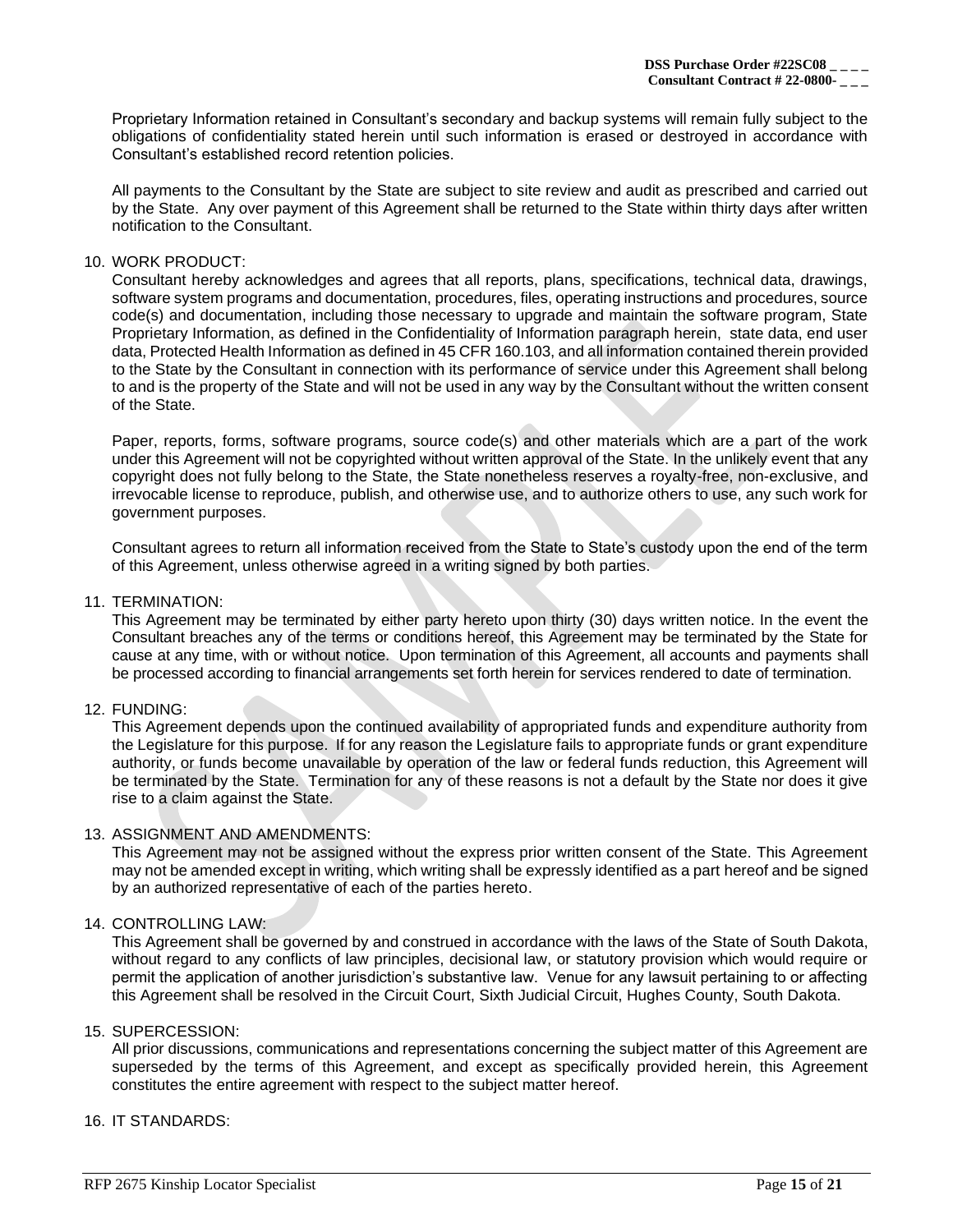Any software or hardware provided under this Agreement will comply with state standards which can be found at [http://bit.sd.gov/standards/.](http://bit.sd.gov/standards/)

17. SEVERABILITY:

In the event that any provision of this Agreement shall be held unenforceable or invalid by any court of competent jurisdiction, such holding shall not invalidate or render unenforceable any other provision of this Agreement, which shall remain in full force and effect.

#### 18. NOTICE:

Any notice or other communication required under this Agreement shall be in writing and sent to the address set forth above. Notices shall be given by and to the Division being contracted with on behalf of the State, and by the Consultant, or such authorized designees as either party may from time to time designate in writing. Notices or communications to or between the parties shall be deemed to have been delivered when mailed by first class mail, provided that notice of default or termination shall be sent by registered or certified mail, or, if personally delivered, when received by such party.

#### 19. SUBCONTRACTORS:

The Consultant may not use subcontractors to perform the services described herein without express prior written consent from the State. The State reserves the right to reject any person from the Agreement presenting insufficient skills or inappropriate behavior.

The Consultant will include provisions in its subcontracts requiring its subcontractors to comply with the applicable provisions of this Agreement, to indemnify the State, and to provide insurance coverage for the benefit of the State in a manner consistent with this Agreement. The Consultant will cause its subcontractors, agents, and employees to comply with applicable federal, state and local laws, regulations, ordinances, guidelines, permits and requirements and will adopt such review and inspection procedures as are necessary to assure such compliance. The State, at its option, may require the vetting of any subcontractors. The Consultant is required to assist in this process as needed.

#### 20. STATE'S RIGHT TO REJECT:

The State reserves the right to reject any person or entity from performing the work or services contemplated by this Agreement, who present insufficient skills or inappropriate behavior.

#### 21. HOLD HARMLESS:

The Consultant agrees to hold harmless and indemnify the State of South Dakota, its officers, agents and employees, from and against any and all actions, suits, damages, liability or other proceedings which may arise as the result of performing services hereunder. This section does not require the Consultant to be responsible for or defend against claims or damages arising solely from errors or omissions of the State, its officers, agents or employees.

#### 22. INSURANCE:

Before beginning work under this Agreement, Consultant shall furnish the State with properly executed Certificates of Insurance which shall clearly evidence all insurance required in this Agreement. The Consultant, at all times during the term of this Agreement, shall obtain and maintain in force insurance coverage of the types and with the limits listed below. In the event a substantial change in insurance, issuance of a new policy, cancellation or nonrenewal of the policy, the Consultant agrees to provide immediate notice to the State and provide a new certificate of insurance showing continuous coverage in the amounts required. Consultant shall furnish copies of insurance policies if requested by the State.

#### A. Commercial General Liability Insurance:

Consultant shall maintain occurrence-based commercial general liability insurance or an equivalent form with a limit of not less than \$1,000,000 for each occurrence. If such insurance contains a general aggregate limit, it shall apply separately to this Agreement or be no less than two times the occurrence limit.

#### B. Business Automobile Liability Insurance:

Consultant shall maintain business automobile liability insurance or an equivalent form with a limit of not less than \$500,000 for each accident. Such insurance shall include coverage for owned, hired, and non-owned vehicles.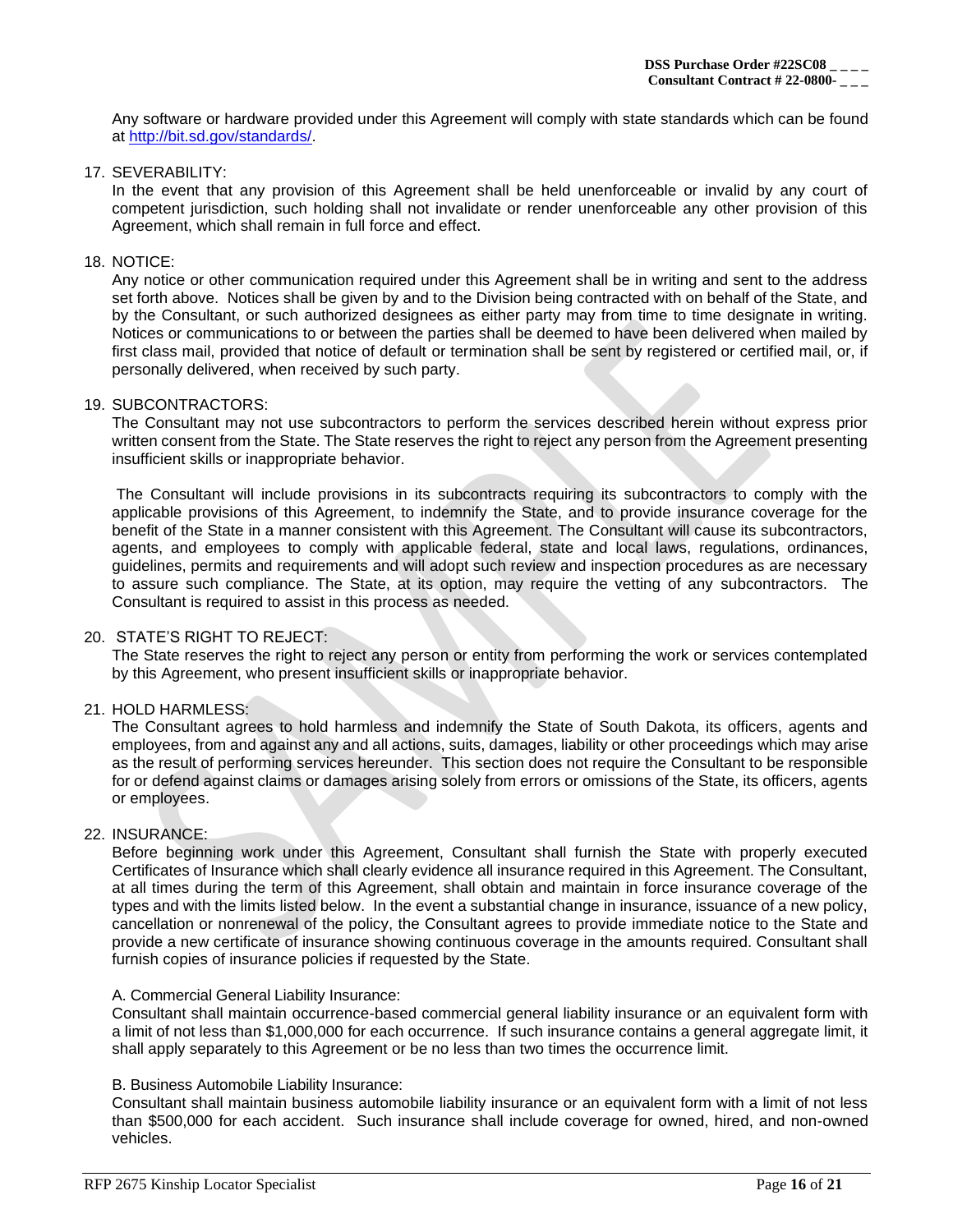#### C. Worker's Compensation Insurance:

Consultant shall procure and maintain Workers' Compensation and employers' liability insurance as required by South Dakota law.

#### D. Professional Liability Insurance:

Consultant agrees to procure and maintain professional liability insurance with a limit not less than \$1,000,000.

(Medical Health Professional shall maintain current general professional liability insurance with a limit of not less than one million dollars for each occurrence and three million dollars in the aggregate. Such insurance shall include South Dakota state employees as additional insureds in the event a claim, lawsuit, or other proceeding is filed against a state employee as a result of the services provided pursuant to this Agreement. If insurance provided by Medical Health Professional is provided on a claim made basis, then Medical Health Professional shall provide "tail" coverage for a period of five years after the termination of coverage.)

#### 23. CERTIFICATION REGARDING DEBARMENT, SUSPENSION, INELIGIBILITY, AND VOLUNTARY EXCLUSION:

Consultant certifies, by signing this Agreement, that neither it nor its principals are presently debarred, suspended, proposed for debarment, declared ineligible, or voluntarily excluded from participation in this transaction by the federal government or any state or local government department or agency. Consultant further agrees that it will immediately notify the State if during the term of this Agreement either it or its principals become subject to debarment, suspension or ineligibility from participating in transactions by the federal government, or by any state or local government department or agency.

#### 24. CONFLICT OF INTEREST:

Consultant agrees to establish safeguards to prohibit employees or other persons from using their positions for a purpose that constitutes or presents the appearance of personal or organizational conflict of interest, or personal gain as contemplated by SDCL 5-18A-17 through 5-18A-17.6. Any potential conflict of interest must be disclosed in writing. In the event of a conflict of interest, the Consultant expressly agrees to be bound by the conflict resolution process set forth in SDCL 5-18A-17 through 5-18A-17.6.

#### 25. CONFIDENTIALITY OF INFORMATION:

For the purpose of the sub-paragraph, "State Proprietary Information" shall include all information disclosed to the Consultant by the State. Consultant acknowledges that it shall have a duty to not disclose any State Proprietary Information to any third person for any reason without the express written permission of a State officer or employee with authority to authorize the disclosure. Consultant shall not: (i) disclose any State Proprietary Information to any third person unless otherwise specifically allowed under this Agreement; (ii) make any use of State Proprietary Information except to exercise rights and perform obligations under this Agreement; (iii) make State Proprietary Information available to any of its employees, officers, agents or consultants except those who have agreed to obligations of confidentiality at least as strict as those set out in this Agreement and who have a need to know such information. Consultant is held to the same standard of care in guarding State Proprietary Information as it applies to its own confidential or proprietary information and materials of a similar nature, and no less than holding State Proprietary Information in the strictest confidence. Consultant shall protect confidentiality of the State's information from the time of receipt to the time that such information is either returned to the State or destroyed to the extent that it cannot be recalled or reproduced. State Proprietary Information shall not include information that (i) was in the public domain at the time it was disclosed to Consultant; (ii) was known to Consultant without restriction at the time of disclosure from the State; (iii) that is disclosed with the prior written approval of State's officers or employees having authority to disclose such information; (iv) was independently developed by Consultant without the benefit or influence of the State's information; (v) becomes known to Consultant without restriction from a source not connected to the State of South Dakota. State's Proprietary Information shall include names, social security numbers, employer numbers, addresses and all other data about applicants, employers or other clients to whom the State provides services of any kind. Consultant understands that this information is confidential and protected under applicable State law at SDCL 1-27-1.5, modified by SDCL 1-27-1.6, SDCL 28-1-29, SDCL 28-1-32, and SDCL 28-1-68 as applicable federal regulation and agrees to immediately notify the State if the information is disclosed, either intentionally or inadvertently. The parties mutually agree that neither of them shall disclose the contents of the Agreement except as required by applicable law or as necessary to carry out the terms of the Agreement or to enforce that party's rights under this Agreement. Consultant acknowledges that the State and its agencies are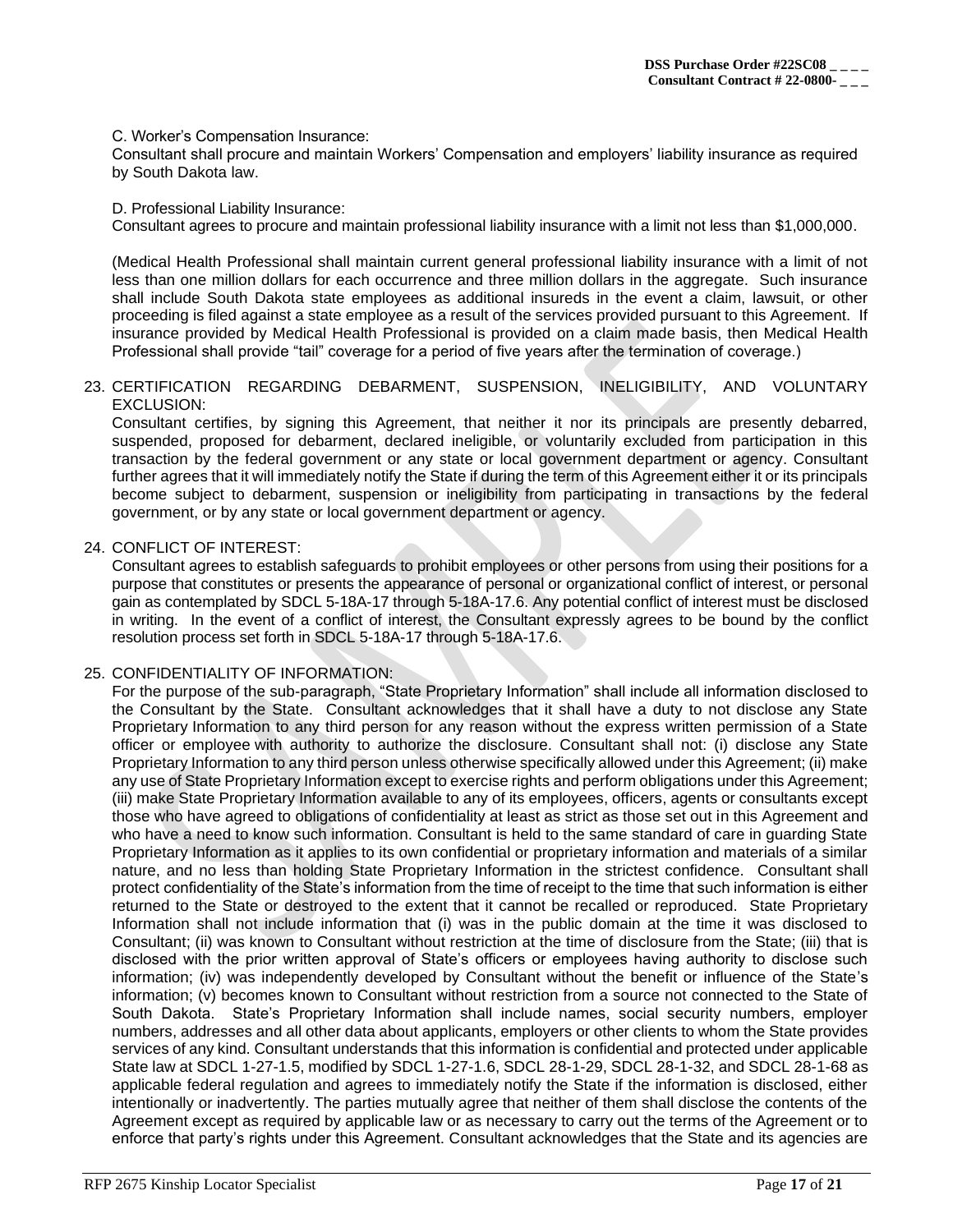public entities and thus are bound by South Dakota open meetings and open records laws. It is therefore not a breach of this Agreement for the State to take any action that the State reasonably believes is necessary to comply with the South Dakota open records or open meetings laws. If work assignments performed in the course of this Agreement require additional security requirements or clearance, the Consultant will be required to undergo investigation.

#### 26. REPORTING PROVISION:

Consultant agrees to report to the State any event encountered in the course of performance of this Agreement which results in injury to any person or property, or which may otherwise subject Consultant, or the State of South Dakota or its officers, agents or employees to liability. Consultant shall report any such event to the State immediately upon discovery.

Consultant's obligation under this section shall only be to report the occurrence of any event to the State and to make any other report provided for by their duties or applicable law. Consultant's obligation to report shall not require disclosure of any information subject to privilege or confidentiality under law (e.g., attorney-client communications). Reporting to the State under this section shall not excuse or satisfy any obligation of Consultant to report any event to law enforcement or other entities under the requirements of any applicable law.

#### 27. DAVIS-BACON ACT

When required by Federal program legislation, all prime construction contracts in excess of \$2,000 awarded by non-Federal entities must include a provision for compliance with the Davis-Bacon Act (40 U.S.C. 3141-3144, and 3146-3148) as supplemented by Department of Labor regulations (29 CFR Part 5, "Labor Standards Provisions Applicable to Contracts Covering Federally Financed and Assisted Construction").

## 28. COMPLIANCE WITH 40 U.S.C. 3702 AND 3704

Where applicable, all contracts awarded by the non-Federal entity in excess of \$100,000 that involve the employment of mechanics or laborers must include a provision for compliance with 40 U.S.C. 3702 and 3704, as supplemented by Department of Labor regulations (29 CFR Part 5).

#### 29. FUNDING AGREEMENT AND "RIGHTS TO INVENTION"

If the Federal award meets the definition of "funding agreement" under 37 CFR §401.2 (a) and the Consultant wishes to enter into a contract with a small business firm or nonprofit organization regarding the substitution of parties, assignment or performance of experimental, developmental, or research work under that "funding agreement," the Consultant must comply with the requirements of 37 CFR Part 401, "Rights to Inventions Made by Nonprofit Organizations and Small Business Firms Under Government Grants, Contracts and Cooperative Agreements," and any implementing regulations issued by the awarding agency.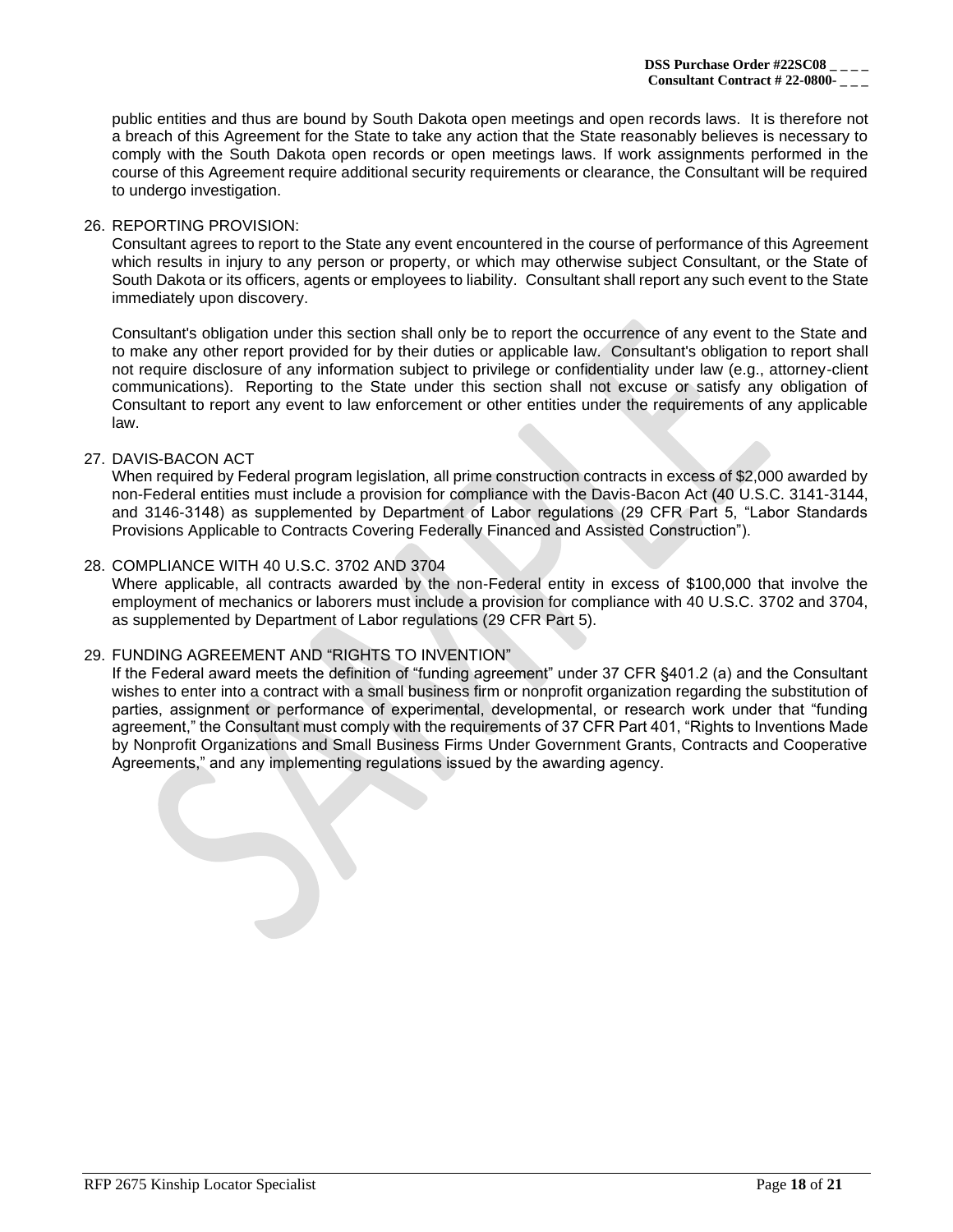## 30. AUTHORIZED SIGNATURES:

In witness hereto, the parties signify their agreement by affixing their signatures hereto.

| <b>Consultant Signature</b>                       | Date |
|---------------------------------------------------|------|
| <b>Consultant Printed Name</b>                    |      |
| State - DSS Division Director                     | Date |
| State - DSS Chief Financial Officer Jason Simmons | Date |
| State - DSS Cabinet Secretary Laurie R. Gill      | Date |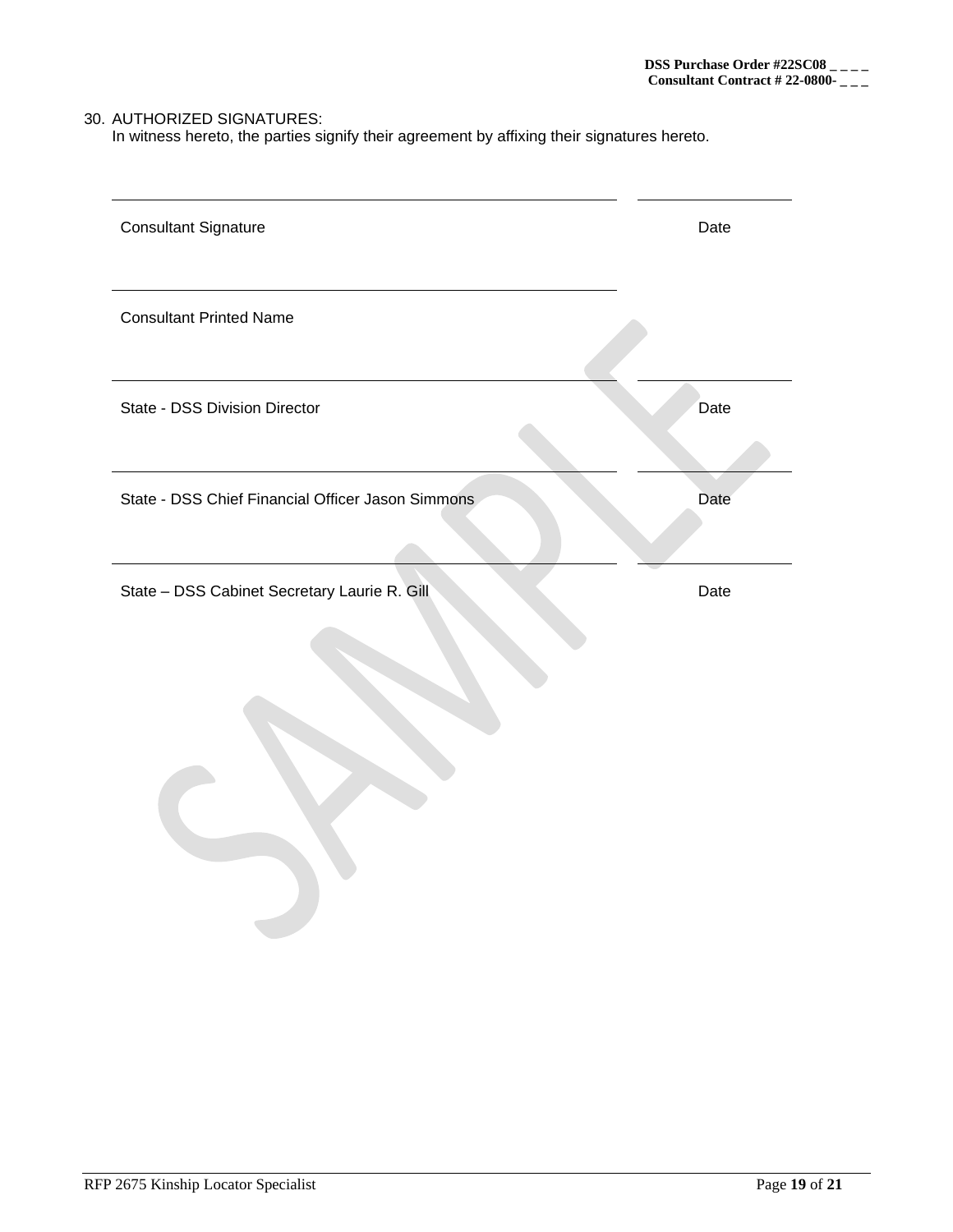## **State Agency Coding:**

| CFDA#                                                |                    |
|------------------------------------------------------|--------------------|
| Company                                              |                    |
| Account                                              |                    |
| Center Req                                           |                    |
| <b>Center User</b>                                   |                    |
| <b>Dollar Total</b>                                  |                    |
| <b>DSS Program Contact Person</b>                    |                    |
| Phone                                                |                    |
| <b>DSS Fiscal Contact Person Contract Accountant</b> |                    |
|                                                      | Phone 605 773-3586 |
| <b>Consultant Program Contact Person</b>             | Phone              |
| <b>Consultant Program Email Address</b>              |                    |
| <b>Consultant Fiscal Contact Person</b>              | Phone              |
| <b>Consultant Fiscal Email Address</b>               |                    |

**SDCL 1-24A-1 states that a copy of all consulting contracts shall be filed by the State agency with the State Auditor within five days after such contract is entered into and finally approved by the contracting parties. For further information about consulting contracts, see the State Auditor's policy handbook.**